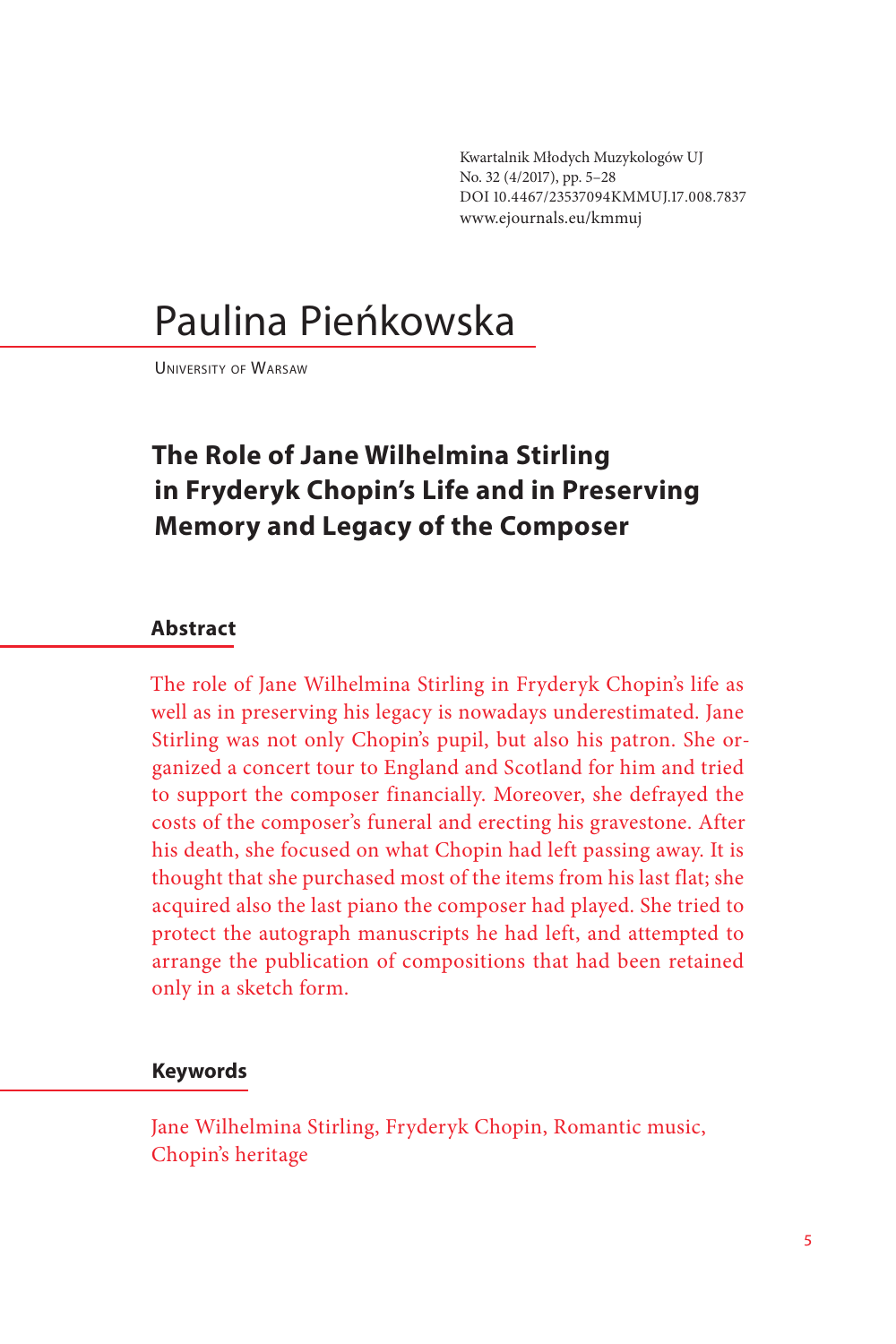Nowadays, Jane Wilhelmina Stirling is almost forgotten. Commonly, when we think about women that influenced Fryderyk Chopin's life and art, we mention names of Konstancja Gładkowska, Maria Wodzińska, George Sand, her daughter Solange Clésinger, Delfina Potocka or Marcelina Czartoryska. Meanwhile, Jane Stirling is not widely discussed in biographies of Chopin that are recognized as basic.<sup>1</sup> She is usually mentioned as a person who partly caused the premature death of the composer as she organized his exhausting journey to England and Scotland, or as a student who unrequitedly loved Chopin. Most people are not aware of the fact that Jane Stirling played a significant role in the composer's life and in preserving memory of him after his death. As Bożena Weber writes: "we still cannot completely recognize how much we own her effort and forethought."2 In my article, I would like to bridge these gaps, trying to present—systematically and in one place—all information concerning Stirling, her relation to Fryderyk Chopin and her role in cultivating the memory and heritage of the composer.

### **Jane Wilhelmina Stirling and Her Relation to Chopin. Biographical Context**

Jane Wilhelmina Stirling was born on the 15th of July 1804<sup>3</sup> in Kippenross House in Dunblane, but in *The Biographical Dictionary of Scottish Women*  we can read that she was baptized yet on the 8th of April 1804.<sup>4</sup> She came from the aristocratic family, she was the thirteenth and the youngest child of John Stirling and Mary Stirling, the second daughter of William Graham from Airth.<sup>5</sup> We have almost no information about her life. It is

<sup>1</sup> E.g. those written by Mieczysław Tomaszewski, Zofia Jeżowska and Adam Czartkowski.

<sup>2</sup> B. Weber, *Chopin*, Wrocław 2000, p. 192.

<sup>&</sup>lt;sup>3</sup> This date is indicated by e.g. David Wright and the descendents of Jane Stirling. Compare: D.C.F. Wright, *Frederick Chopin*, [online] http://www.wrightmusic.net/ pdfs/frederick-chopin.pdf [accessed: 29.08.2016], p. 11; [online] http://janestirling. com/Obchody-urodzin-Jane-12.html [accessed: 18.02.2017].

<sup>4</sup> *The Biographical Dictionary of Scottish Women. From the Earliest Times to 2004*, ed. E. Ewan, S. Innes, S. Reynolds, Edinburgh 2006, p. 345.

<sup>5</sup> [Author unknown], *Clan Stirling Online*, [online] http://www.clanstirling.org/pdf/ Aird0fKippendavie.pdf [accessed: 20.11.2016], p. 3.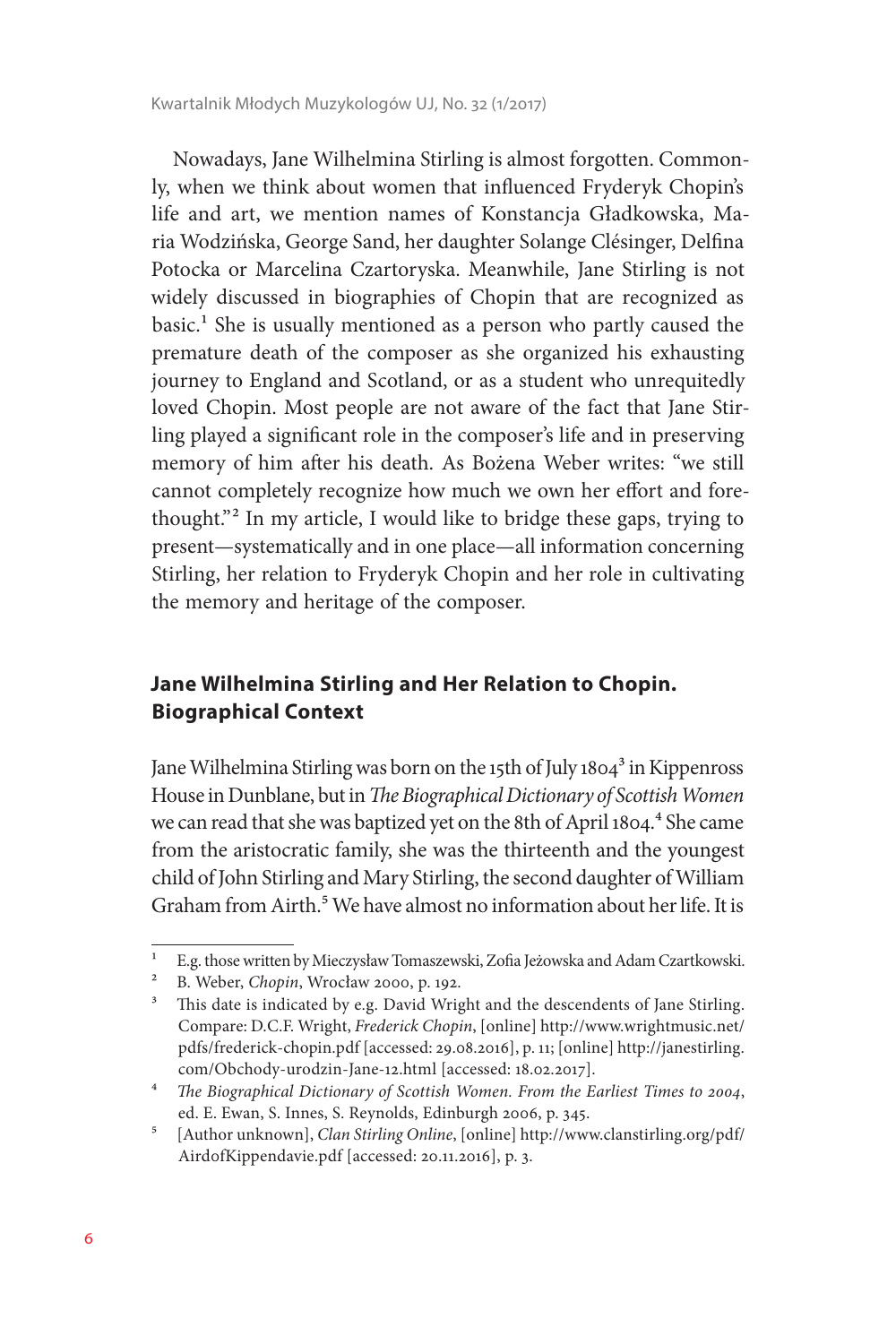confirmed that, because of the premature death of her parents, Stirling spent her childhood in Scotland, where she was under protection of her sister Katherine Erskine. In the second half of 1826, Jane together with her sister Jane went to Paris and since that moment she she was continuously travelling between Scotland and the capital of France.

Unfortunately, it has not been possible to say when Jane met Fryderyk Chopin. According to several sources, she was his student since 1842,<sup>6</sup> while others indicate year 1843.<sup>7</sup> Audrey Eleven Bone claims that their acquaintance may have started yet in 1832,<sup>8</sup> but it is not proved by any document. Jean-Jacques Eigeldinger, however, mentions that Jane had been taught by Linday Sloper<sup>9</sup> before she was introduced to Chopin. Sloper lived in Paris in years  $1841-1846$ ,<sup>10</sup> therefore alleged contacts of Stirling and Chopin in the 1830s, as Bone suggests, are rather doubtful. Sloper himself, when talking to Frederick Niecks, admitted that Jane desired to be a Chopin's student, so he decided to introduce her to the Polish composer. It is believed that Chopin appreciated Jane's play, and he also liked her very much.<sup>11</sup> That time, he allegedly said: "One day you will play very clearly, very well."12 He valued her as a student. After the death of Fryderyk, Jane also studied with Thomas Tellefsen.

Memories and notices of people who knew her bring us closer to this extraordinary person—the memory of her remarkable kindness, devotion to others, wisdom and piety is present in all of them. Solange Clésinger wrote and Jane and her sister in this way:

<sup>6</sup> P. Willis, *Chopin in Britain. Chopin's Visits to England and Scotland in 1837 and 1848. People, Places and Activities*, Durham 2009, p. 55.

<sup>7</sup> [Author unknown], *Kalendarium życia Chopina. Rok 1843*, [online] http://pl.chopin. nifc.pl/chopin/life/calendar/year/1843 [accessed: 21.11.2016].

<sup>8</sup> A.E. Bone, *Jane Wilhelmina Stirling, 1804*–*1859. The First Study of the Life of Chopin's Pupil and Friend*, Chipstead 1960, p. 39.

<sup>9</sup> J.-J. Eigeldinger, *Chopin w oczach swoich uczniów*, transl. into Polish by Z. Skowron, Kraków 2010, p. 227.

<sup>10</sup> F. Niecks, *Fryderyk Chopin jako człowiek i muzyk*, transl. into Polish by A. Buchner, Warszawa 2011, p. 486.

<sup>11</sup> *Ibid*., p. 487.

<sup>12</sup> Translation of a citation from: [Author unknown], *Osoby związane z Chopinem. Jane Wilhelmina Stirling*, [online] http://pl.chopin.nifc.pl/chopin/persons/detail/ id/457 [accessed: 21.11.2016].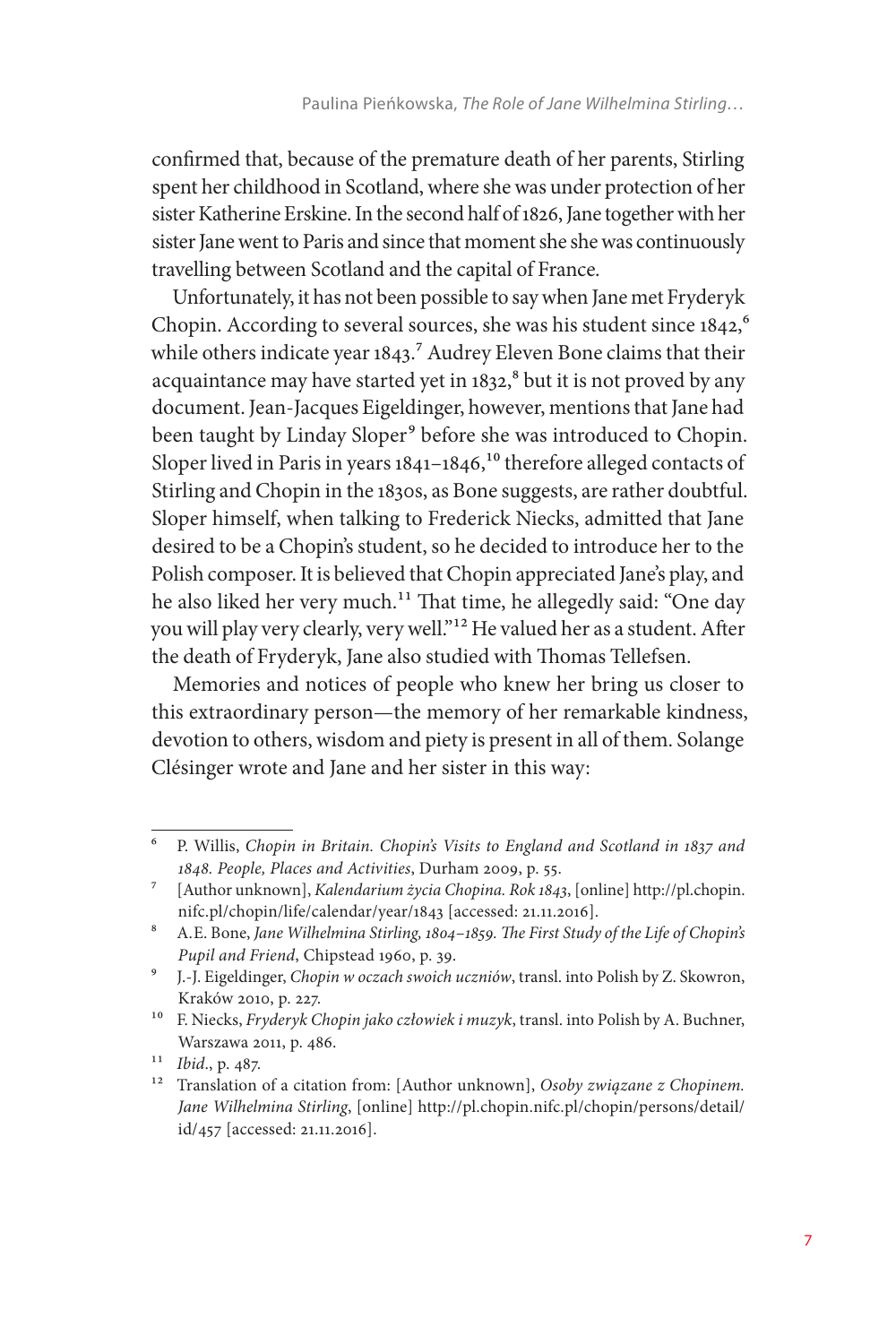During lessons, when you visited the Master you could meet two tall persons, typical Scottish women, skinny, pale, in indefinite age, serious, dressed in black, never smiling. Under this quite gloomy appearance, there were lofty, noble and devoted hearts.<sup>13</sup>

God played a crucial role in the life of Jane. Everything what she did was in accordance with religion, she always paid attention to its value. Many times, she mentioned it in her letters to Ludwika Jędrzejewicz, a sister of Chopin: "one day, one hour can change so much in life! Let us be courageous and face God with pure heart, in order to arrive in a friendly house."14

At this moment, the special relationship between Jane and Chopin should be mentioned. Until today, we are unable to state what was the essence of this relation. Many researchers suggest that Stirling was in love with the composer. In a sense, she took a position of George Sand as a nurse—in the Chopin's life, when George broke up with the composer: she took care of him, they spent a lot of time together. In accordance with this, a part of a Fryderyk Chopin's circle of friends started to think that the composer would marry Stirling in a short time. However, he never planned a marriage with Jane, what is proved by a letter to Wojciech Grzymała, written in Scotland on the 30thof October 1858:

My Scottish girls [are] kind-hearted […], but so boring, God save them! Every day I receive letters, but I do not respond to any, and when I only go somewhere, they are going with me, if they can. Maybe because of that someone could think that I plan a marriage; but some physical attraction is needed, and the one without a husband is too similar to me. You cannot kiss yourself… Friendship is friendship, I have stated clearly, but it does not give right to anything.15

Why did Chopin write to Grzymała with such a definite statement? He usually avoided the topic of his feelings, because this sphere of life was a taboo topic for him. He was probably angry because of the rumours about his hypothetical marriage. Also Adolf Gutmann, the

<sup>13</sup> Translation of a citation from: J.-J. Eigeldinger, *Chopin w oczach…*, *op. cit*., p. 228.

<sup>&</sup>lt;sup>14</sup> A letter from Jane Stirling to Ludwika Jędrzejewicz, Paris, the 3rd January 1850, translation of a citation from: H. Wróblewska-Straus, *Listy Jane Wilhelminy Stirling do Ludwiki Jędrzejewiczowej*, "Rocznik Chopinowski" 1980, No. 12, p. 76.

<sup>&</sup>lt;sup>15</sup> A letter from Fryderyk Chopin to Wojciech Grzymała, Edinburgh, the 30th October 1848, translation of a citation from: B.E. Sydow, *Korespondencja Fryderyka Chopina*, vol. 2, Warszawa 1955, p. 285.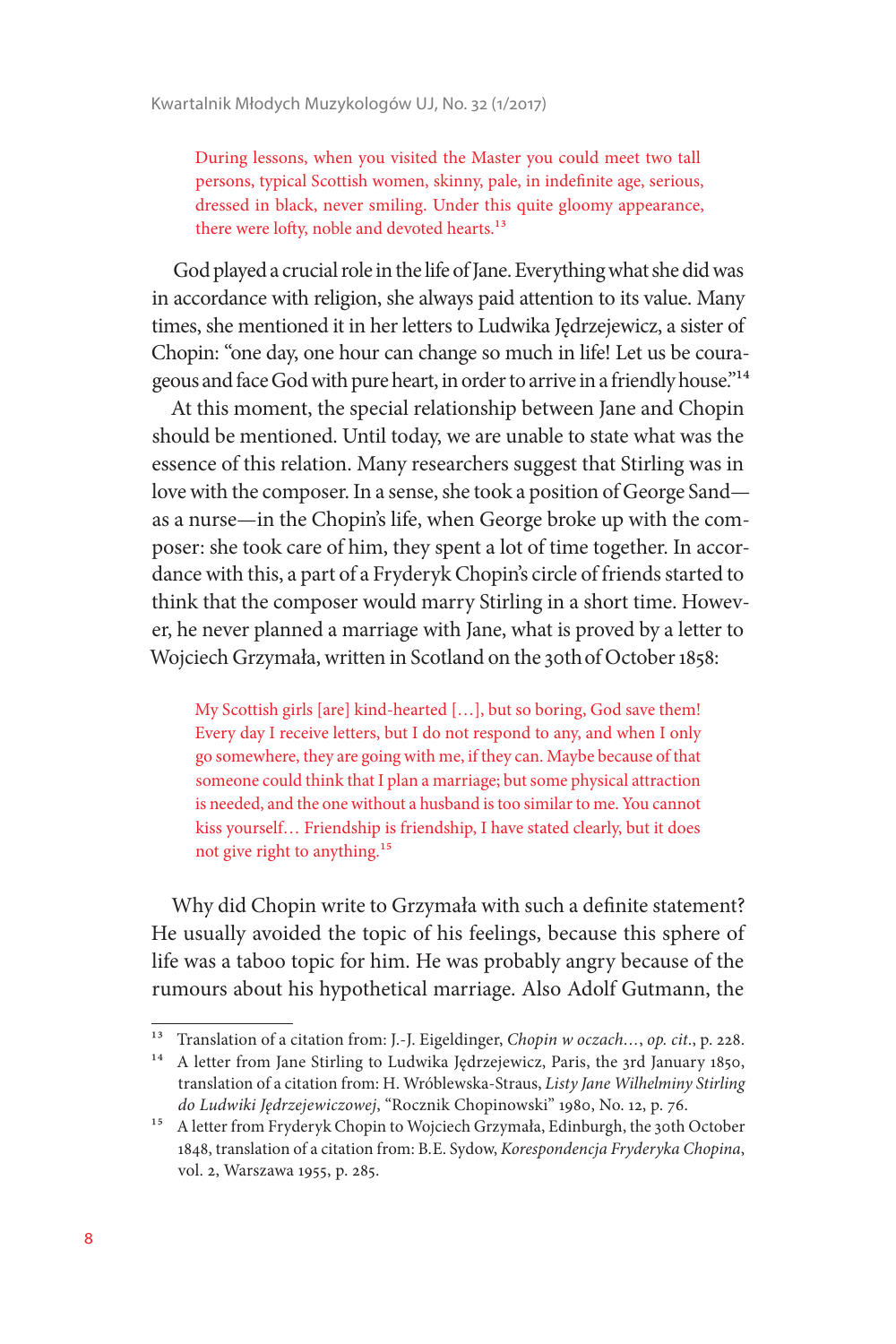favourite student of Chopin, said that the composer told him once: "They married me to Miss Stirling, she would take the death for a husband as well".16

The contemporary of Chopin who knew the composer and Jane Stirling face to face, often wrote about the remarkable relation between the master and his student. For example, a lady called Mistress Łyszczyńska, a wife of Professor Łyszczyński—Chopin spent a few days in his house in Scotland—said to Niecks that Jane was devoted to the composer; she was much older than Chopin, and her love was very strong but platonic.<sup>17</sup>

This unusual feeling of Jane towards the composer did not disappear after his death, apparently. Until the end of his life, she thought that Chopin was an extraordinary person. In her correspondence, we can frequently find fragments in which she wonders what Chopin would say in given situation, how he would react, what he would find appropriate. She also took notice of the details: e.g. when she left flowers on the composer's grave, she bought them in the florist's that he had chosen when he had lived.<sup>18</sup> At this moment, it is worthy to show fragments of the correspondence between Stirling and Ludwika Jędrzejewicz, cited before. Jane writes e.g.:

I felt guilty because I did not write about the illness to Mistress Franchomme. Chopin would not do that. He always wanted to make their friends suffer less.19

and:

When it comes to art, there is nobody who could replace him, and we all feel like we were out of mind. I do not know what to say, I would like to ask him—he understood so many concepts, so many individual feelings that others did not know.20

Therefore, we do not have any direct source that would prove the theory of Jane feeling something more than friendship towards Chopin; the only notices about her love to the Polish composer can be found in indirect

<sup>16</sup> F. Niecks, *op. cit*., p. 486.

<sup>17</sup> F. Niecks, *op. cit*., p. 487.

<sup>18</sup> M. Karłowicz, *Niewydane dotąd pamiątki po Chopinie*, Warszawa 1904, p. 336.

<sup>19</sup> Translation of a citation from: H. Wróblewska-Straus, *Listy…*, *op. cit*., p. 84.

<sup>&</sup>lt;sup>20</sup> A letter of Jane Stirling to Ludwika Jędrzejewicz, Paris, from 9th to 11th February 1850, translation of a citation from: *ibid*., p. 95.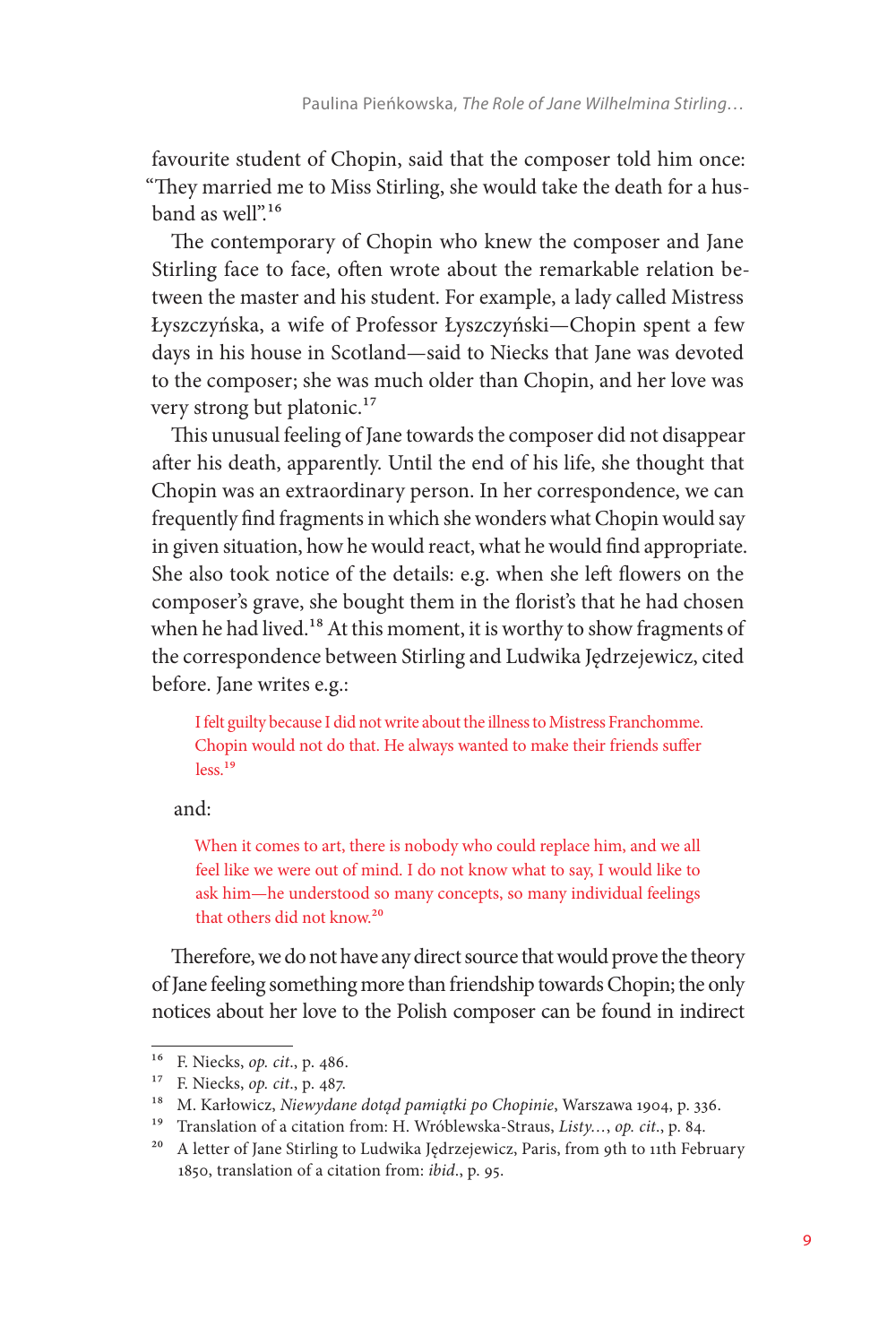sources. The correspondence between Stirling and Jędrzejewicz shows how much honor and respect she had to Chopin, what can imply her feelings toward him. Stirling never married anyone and perhaps he was the first that she loved. However, we will probably never know the truth about it.

### **The Role of Jane Stirling in the Life of Fryderyk Chopin**

Jane Wilhelmina Stirling not only had piano lessons with Fryderyk Chopin, but also was engaged in helping her master as much as possible. For example, she organized the tour to England and Scotland for the Polish composer (in 1848). This journey was described several times,<sup>21</sup> so I will not focus on it in this paper. However, it is worth mentioning that without help of his student, Chopin probably would not leave Paris for such a long journey, he would not have chance to play so many concerts and to have so comfortable and prosperous conditions of his stay in England and Scotland. As he wrote in his letter to Wojciech Grzymała: "Kind-hearted Erskines thought about everything, even about the chocolate, not only about a place to stay, that, however, I am going to change, because since yesterday, there is better one on the same street for 4 gw."<sup>22</sup> Jane thought about every detail when renting a flat for Chopin: from finding an adequate place to subtle amenities for the composer so that he felt in England very well. Chopin himself without doubt noticed this effort: "You will not believe, how good [they are]; only now I can see that the paper that I use is with my number and I met much such small gentleness."23

Today, it is difficult to assess if Jane Stirling made a good choice taking Chopin do England. The journey was supposed to improve the financial situation of the composer, although it could have been only a pretext and Jane could have taken him because of selfish motives, wanting to spend as much time together as possible, to make him dependent on her help, maybe even to persuade him to the future marriage. As Kazimierz Wierzyński writes:

<sup>21</sup> See: e.g. P. Willis, *op. cit.*; F. Niecks, *op. cit.*

<sup>&</sup>lt;sup>22</sup> A letter from Fryderyk Chopin to Wojciech Grzymała, London, the 21th April 1848, translation of a citation from: B.E. Sydow, *op. cit*., p. 241.

<sup>23</sup> *Ibid*., p. 241.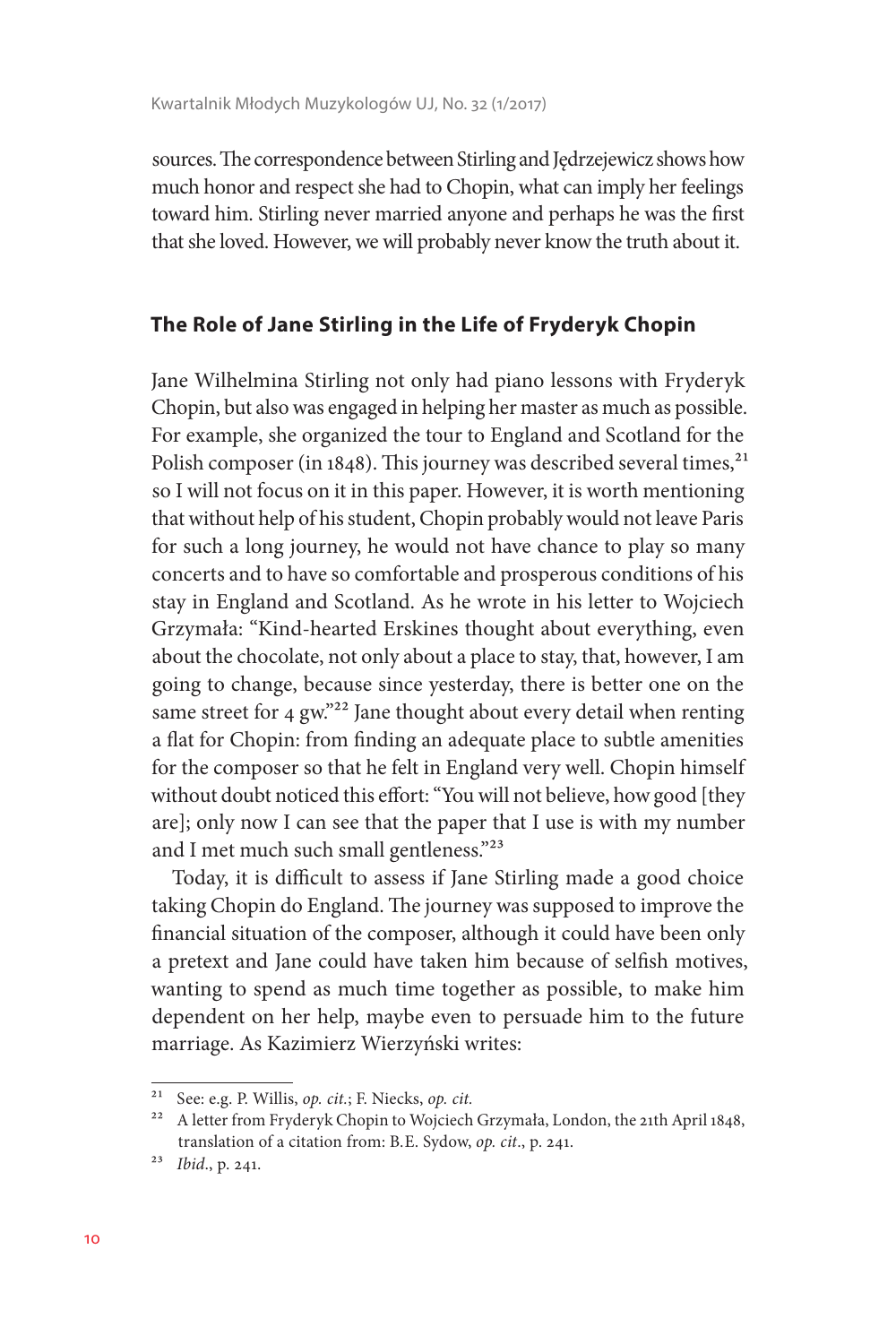Indelicacy of Miss Stirling, who wanted to help her loved man, but did everything to quicken his death, seems to be incomprehensible […]. We can assume that the problem was [her] childish, unhappy love. […] Greedy in her feeling, she was obsessed with the thought that after leaving France Chopin would belong to her, that he can stay in England and need help. Miss Stirling probably searched for the proof for this hope, and Chopin probably avoided it.<sup>24</sup>

Nevertheless, the effort that Stirling made in order to organize the whole journey, is priceless. We can speculate whether the composer would have lived longer if he had stayed in Paris. It is intriguing how would he earn for living.

The financial situation of Fryderyk Chopin after his return from London was not the best. At the beginning of 1849, the composer reduced the number of lessons he gave and did not take new students. It is why Jane Stirling, probably, tried to support him financially, also by anonymous donations.

From the letters of the composer, we discover that he received the donation of 25.00 francs on the 26th of July 1849. The money was given by the anonymous messenger of Mistress Étienne, who spread the letters and took care of the composer's flat since 1845.<sup>25</sup> However, the woman did not give him the charity, but she hid it "in the furniture next to the bed".<sup>26</sup> Chopin received the shipment after the mess connected with reclaiming it, in which even mysterious Alexis Somnambul was engaged.27 The reaction of the composer when he saw the content of a shipment is well shown by the citation from the letter to Grzymała from the 28th of July 1848:

<sup>24</sup> K. Wierzyński, *Życie Chopina*, Białystok 1990, p. 566.

<sup>&</sup>lt;sup>25</sup> The notes from the Chopin's letters tell us about the role of Mrs. Étienne. For example, in his correspondence with Maria de Roziéres, on the 21st of July 1845, he mentioned: "I write about this all because I would like you to take care of delivering the second letter, that I send, to a man called Mikuli. Mrs. Étienne knows his address. Please ask her to deliver the letter and take a receipt." Transl. of a citation from: B.E. Sydow, *op. cit.*, p. 143.

<sup>26</sup> *Ibid*., p. 310.

<sup>&</sup>lt;sup>27</sup> The composer discovered that somebody had sent him a letter that he had not received. Probably, he asked the messenger why he had not deliver the letter. The messenger went to Alexis Somnambul and asked for explanation. Alexis explained to him the "he does not have is, he gave it to some woman in the dark room when one has to go two stairs down". Translation of a citation from: *ibid.*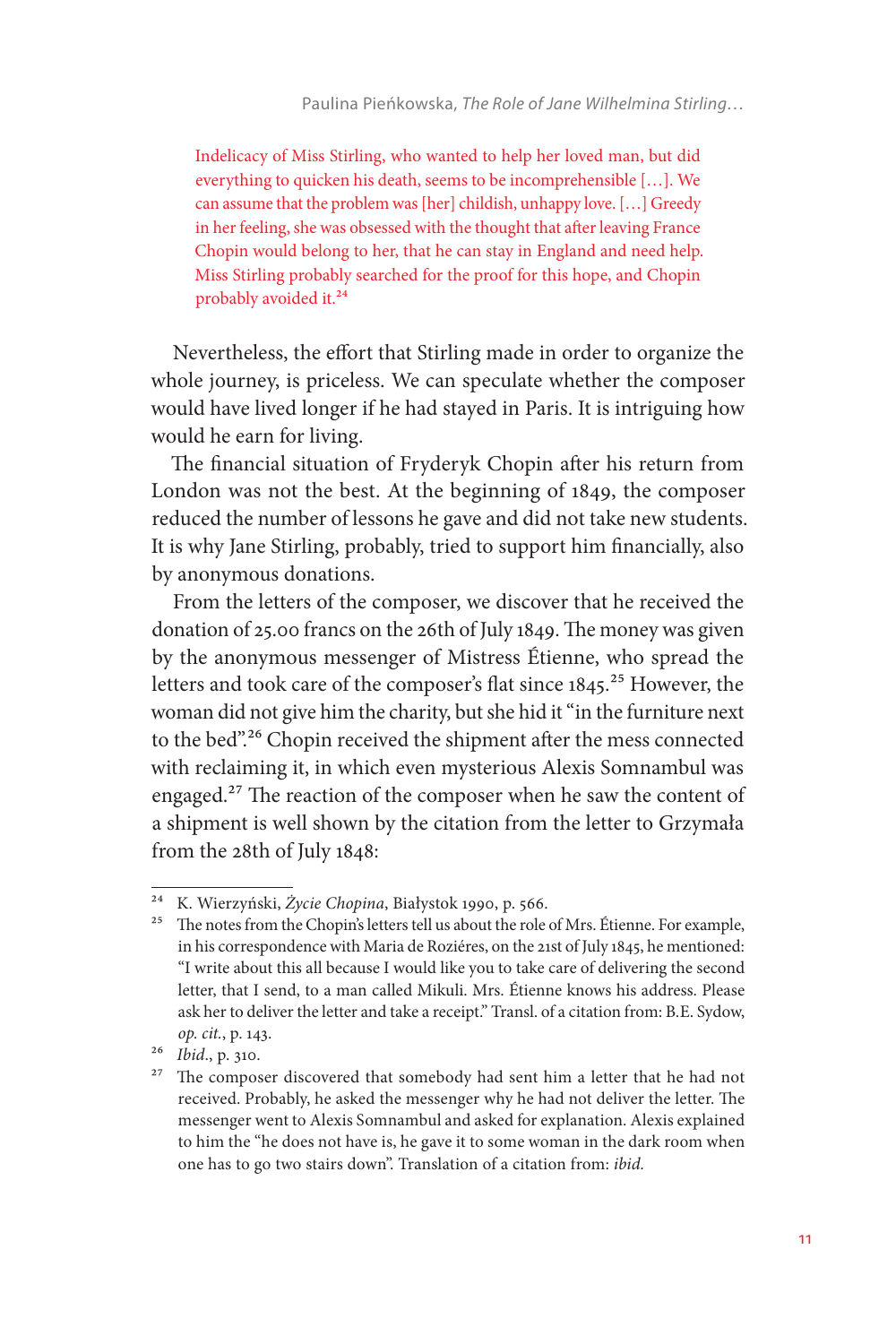It was not unsealed and there was 25,000 inside, not touched. Mrs. Erskine unsealed it in my place, I was present there and this man as well. What can you say? This somnambul!!! This package, forgotten long time ago, not touched!!! It is unbelievable, such incidents.—It can be assumed that I did not take the donation, and I could write a lot about it.28

We do not have a direct proof who was a sender of this package. In the letter to Wojciech Grzymała from the 28th of July 1849, Chopin wrote about further events:

After your response and her letter I felt confused and I did not know if she has hallucinations or her a fides is a thief or Mrs. Étienne, or I am scatterbrained or insane, I mean—I was frustrated. She came to me with confession, and her sister did not know anything, supposedly, and finally I had to say many truths and that I would never understand such generous gifts, maybe from English Queen or Miss Coutty etc.<sup>29</sup>

Therefore, this letter does not say who came to Chopin with confession, but the notice about a sister made the researchers think about sisters Jane and Katherine. In the same letter to Wojciech Grzymała, Chopin mentions: "Today morning, this mister afides is coming to me with Mrs. Erskine from Alex<sup>"30</sup> what proves that the person who came earlier to explain her behavior was a sister of Jane Stirling. Besides, the composer writes in the next letter to Grzymała: "about my special incident, many, many things are that even with magnetism, and with lie of hallucination (P. St[irling—P.P.]) and with decency of Mrs. Étienne I cannot link."31

Only Cecilia and Jens Jorgensen doubted the truth of above-mentioned conclusions.32 They created the hypothesis that Chopin had matrimonial plans connected with Jenny Lind and that this Swedish singer and not Jane Stirling was the one "without a husband" from the letter to Grzymała written on the 30<sup>th</sup> of October 1949. Jorgensten also claimed that a citation

<sup>&</sup>lt;sup>28</sup> *Ibid.*, p. 311. Bolds in this one and following citations were made by Fryderyk Chopin.

<sup>29</sup> *Ibid*., p. 310.

<sup>30</sup> *Ibid.*

<sup>31</sup> *Ibid.*, p. 312.

<sup>32</sup> C. Hordensen, J. Hordensen*, Chopin and the Swedish Nightingale*, Brussels 2003.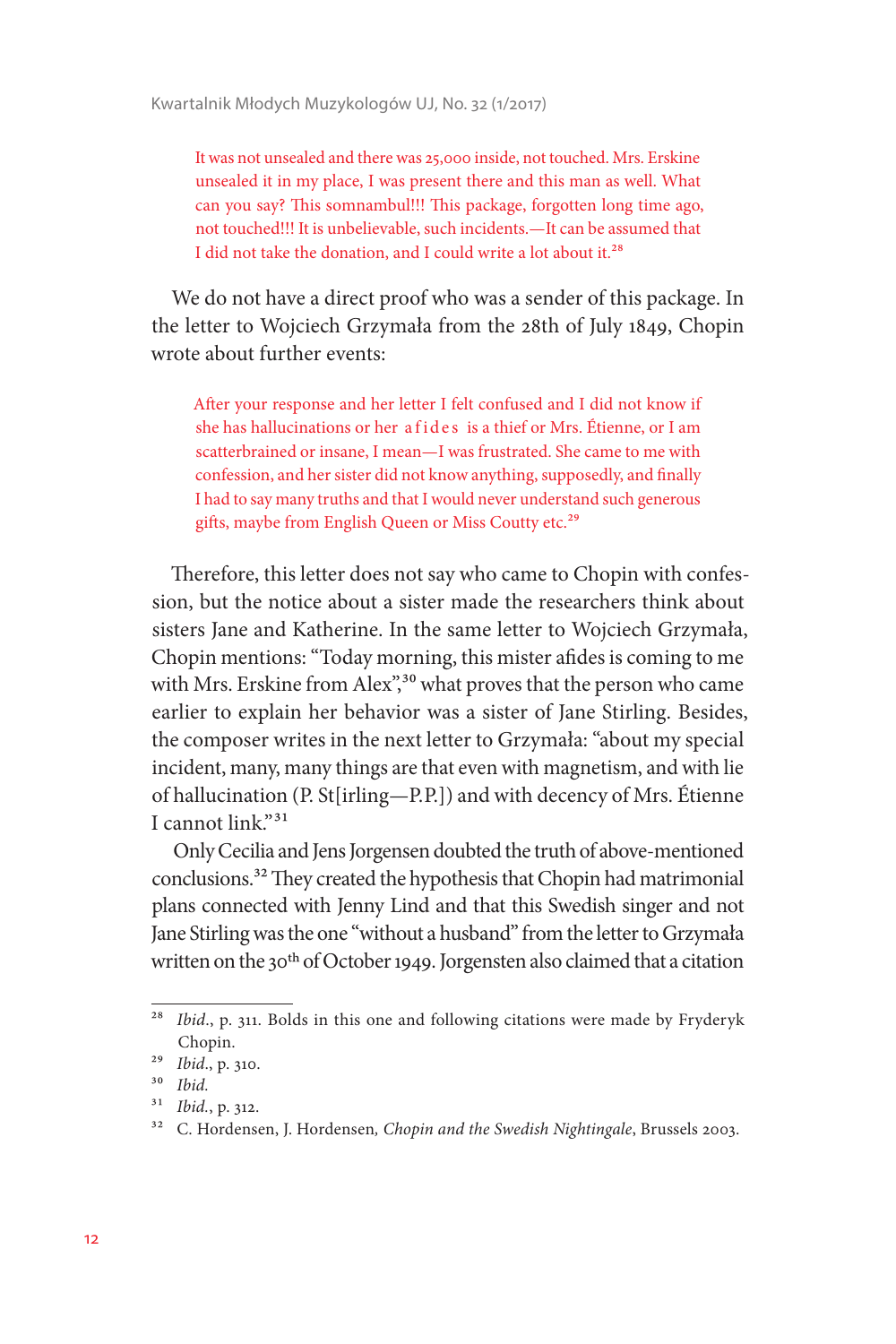from mentioned letter of the composer "went to Alex Somnambul" is about Lind, who in 1848 had the title role in the opera *La Sonnambula* by Bellini. Therefore, also next notices of Somnambul in the letters to Grzymała from the 28th of July and 3rd of August 1849 would indicate Lind. Moreover, Swedish researchers think that the citation "this Alexis in my mind" refers to the Chopin's feeling toward Lind.<sup>33</sup> Alexis Somnambul, mentioned by Chopin, is a historical figure: he was a person specialized in magnetism, sleepwalking, daydream,<sup>34</sup> and presumably it is the reason why he was called Somnambul (English: sleepwalker), what addresses his profession and not Jenny Lind that allegedly had this nickname.

Nevertheless, this hypothesis is based mainly on speculations and conclusions are frequently based on the fragments of translations (into English and French) of Chopin's letters, without their wider context. As a result, it is inconsistent and not professional. In spite of this fact, several researchers, e.g. Irena Poniatowska or Hanna Wróblewska- -Straus, have not the precise opinion about it<sup>35</sup> and try to be rather general, not negating nor approving the theory of Swedish researchers. It is worthy to mention the thought of Wróblewska-Straus from the 13th of October 2003:

This theory will be useful if in the future, maybe in the near future, it will be possible to find the documents that will solve the argument for ever. I do not exclude that Jenny Lind fell in love with Chopin and had matrimonial plans connected with him.36

For the time being, such documents have not been founded despite the fact that over ten years have passed. Jane Stirling remains the most probable donor.

<sup>&</sup>lt;sup>33</sup> However, the composer probably just thought about Alexis, who discovered—only on the basis of the lock of hair—where the package with money is hidden.

<sup>34</sup> B. Méheust, *A Historical Approach to Psychical Research. The Case of Alexis Didier (1826–1886)*, [online] http://bertrand.meheust.free.fr/documents/conf-esalem. pdf [accessed: 3.09.2015].

<sup>35</sup> *Jenny Lind. An After-construction*, [online] www.iconsofeurope.com [accessed: 3.05.2015].

<sup>36</sup> *Ibid.*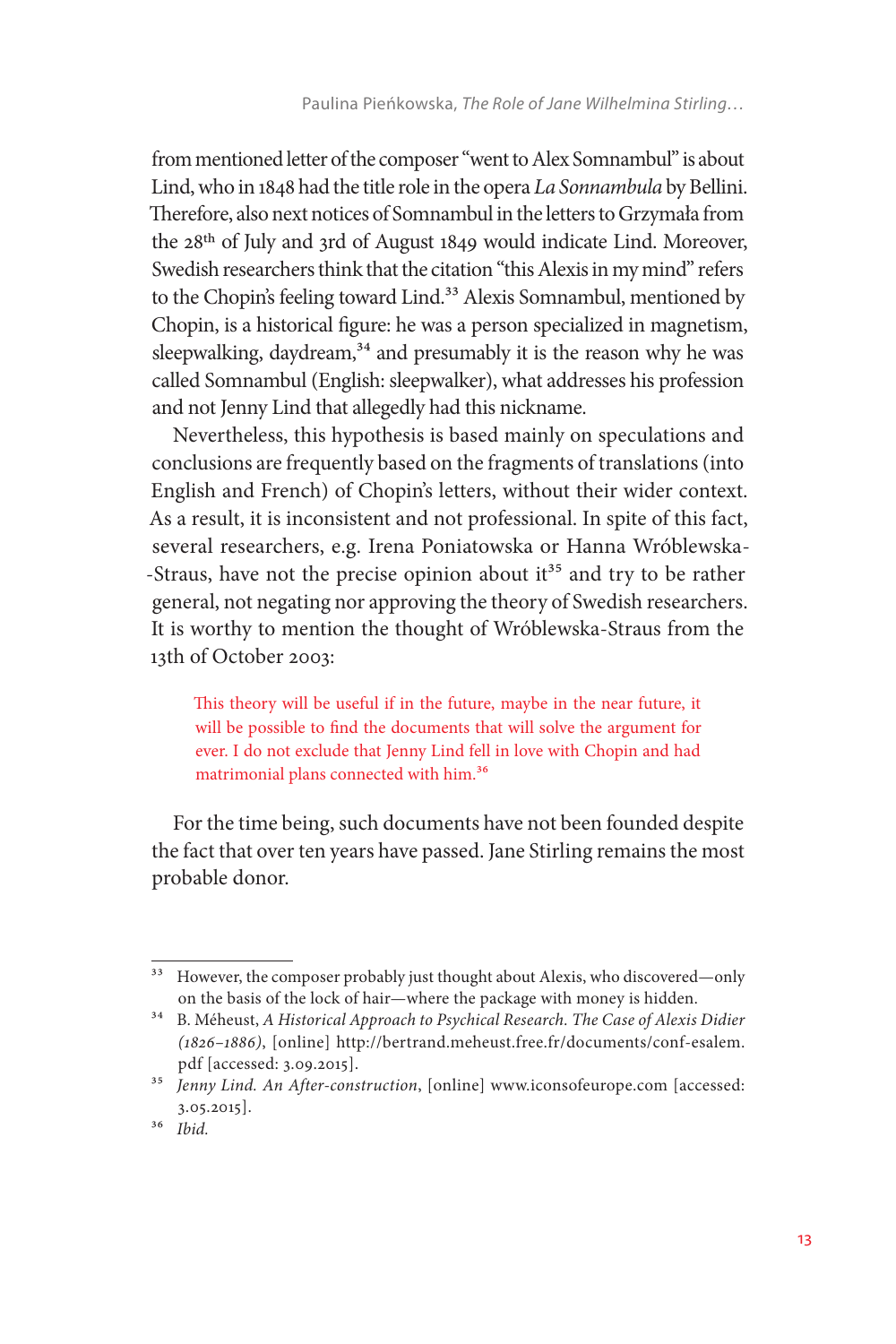#### **The Activity of Jane Stirling After the Composer's Death**

After the death of Chopin, Jane Stirling started organizing his funeral. No direct sources prove this fact but the opinion of the researchers is clear:37 It was Jane who—as a help for Ludwika Jędrzejewicz—took care of the preparation of his ceremony, starting from the choice of a church, through preparing invitations, to inviting the best singers of Paris to perform *Requiem* by Wolfgang Amadeus Mozart. Presumably, Jane paid for current expenses connected with the funeral, what Ludwika treated as a loan, that she faithfully paid off later. The proof for that is the letter from Katherine Erskine to Ludwika Jędrzejewicz, in which the Jane Stirling's sister thanks for "[…] sending 4529 francs and adds that she destroyed receipt prepared by Mrs. Jędrzejewicz".38

Few days after the funeral of the composer, on Friday, the 30th of November 1849, on the Jeûneurs Street No. 42,<sup>39</sup> the sale of Chopin's belongings took place, and Jane participated in it.<sup>40</sup> We do not know what part of the Chopin's heritage was bought by Stirling, we can only assume. Édouard Ganche thought that "Stirling bought everything that was kept in the flat [...] and the half of it she gave to Ludwika."<sup>41</sup> The name of Jane does not exist in the sales record, but many objects were bought anonymously. It seems likely that they could have been obtained by Stirling, because, as Delapierre suggests, "as we know her tactfulness and discretion, she would prefer to remain anonymous".<sup>42</sup> It is confirmed by the correspondence between Stirling and Ludwika Jędrzejewicz. We discover from it that many objects that belonged to Fryderyk were obtained by Jane who successively sent them to the composer's family in Warsaw as well as to his friends. The following are examples of the citations from Stirling's letters to Ludwika:

<sup>37</sup> Compare: M. Steen, *The Lives and Times of the Great Composers*, Oxford 2004, p. 132.

<sup>38</sup> M. Karłowicz, *op. cit*., p. 347.

<sup>39</sup> *Ibid.*, p. 252.

<sup>&</sup>lt;sup>40</sup> "I was on time to oppose selling the lingerie. I would not let it happen, to give it to one or another". A letter from Jane Stirling to Ludwika Jędrzejewicz, Paris, the 12th of June 1850, transl. of a citation from: H. Wróblewska-Straus, *Listy…*, *op. cit*., p. 114.

<sup>41</sup> É. Ganche, *Dans le souvenir de Frédéric Chopin*, Paris 1925, pp. 103–149.

<sup>42</sup> A. Delapierre, *Spadek po Chopinie*, "Rocznik Chopinowski" 22/23 (1996/1997), p. 244.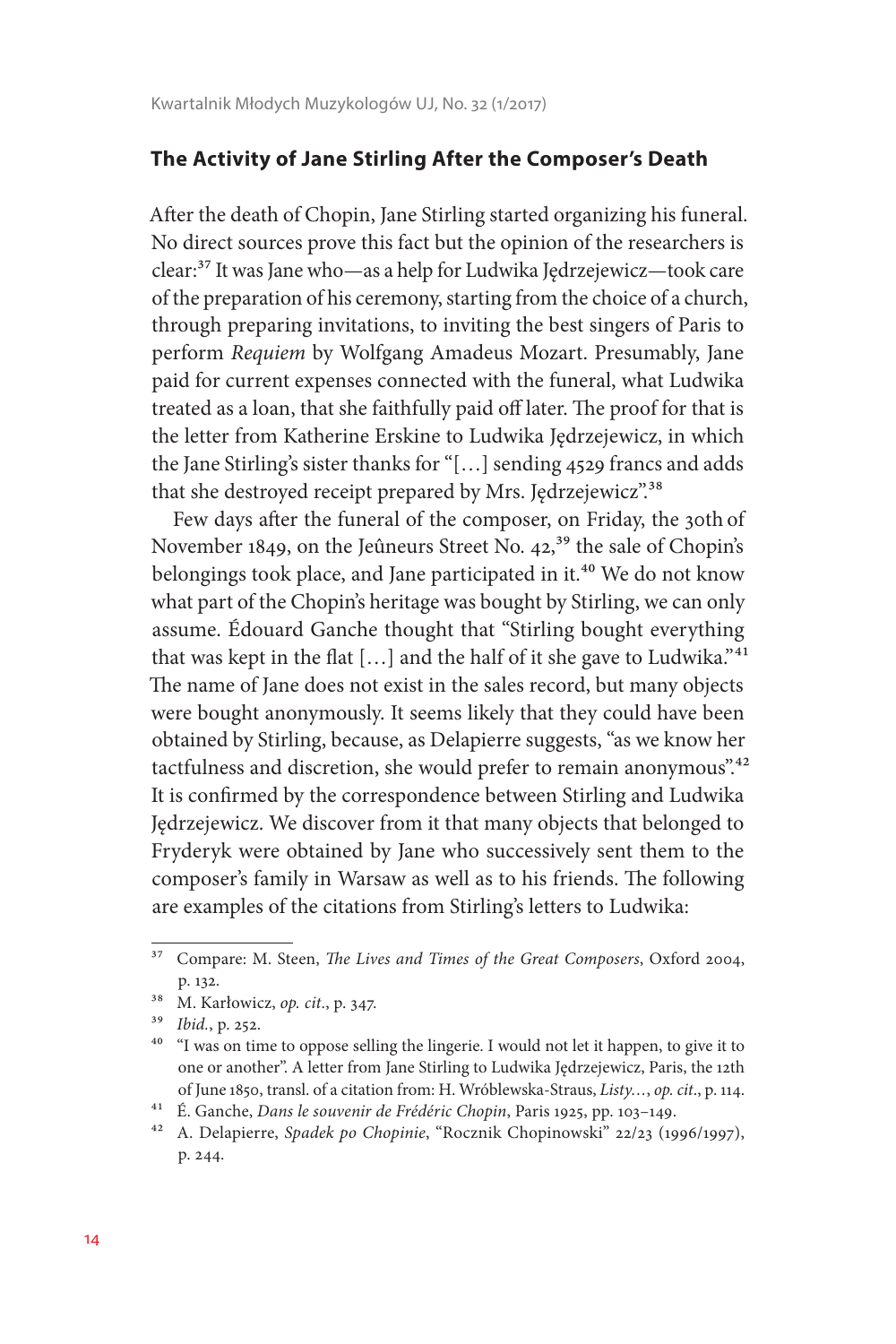In the chest with books there was not enough space for the curtains. We put it into the another chest having two parts, in the second half we put flowers. You will plant them in the pots with Polish ground.<sup>43</sup>

A small chair is sent together with a piano. You already have the cushion from leather that he put on the chair so frequently by himself.<sup>44</sup>

Some the tokens of remembrance Stirling left for herself and, using them, created "museum of Chopin" in Scotland.<sup>45</sup> Unfortunately, we do not know much about it. It was a special room in Caldar House, "there was Pleyel piano in there […], lavishly and artfully inlaid casket from Rothschild; a collection of all the cuttings from English and French newspapers […], further covers, carpets, armchairs, pillows […] and variable small bibelots".<sup>46</sup> In accordance with her will, all objects from the "museum" were delivered to Chopin's mother and sent to Warsaw. The majority of them was destroyed in 1861, during the Soviet Army's brutal actions in Warsaw.47 The greater amount of tokens was placed in the Izabela Barciska's—a sister of Chopin—flat and its equipment was burned in retaliation for the attack on Russian General Fiodor Berg.

Jane thought that the tokens should be kept by people that Chopin valued. Therefore, when duchess Elżbieta Czernyszew wanted to buy the former composer's table from Stirling, she replied that she gives it for free on behalf of Ludwika Jędrzejewicz, because she knows that duchess and her daughter loved Chopin.<sup>48</sup> Jane Stirling treated Chopin's belonging like relics, and she did not feel that she was their owner (in the similar way she treated the compositions left by Chopin, what is proved by the following citation: "I showed him a double in D minor. [...] He insisted on me to let him copy it on the spot. [...] I said that I cannot decide about what does not belong to me").<sup>49</sup>

<sup>43</sup> H. Wróblewska-Straus, *Listy…*, *op. cit.*, p. 106.

<sup>44</sup> *Ibid.*, p. 113.

<sup>45</sup> M. Karasowski, *Fryderyk Chopin. Życie—listy—dzieła*, vol. 2, Warszawa 1882, p. 209.

<sup>46</sup> *Ibid.*, p. 210.

<sup>47</sup> D.C.F. Wright, *op. cit.*, p. 14.

<sup>48</sup> M. Karłowicz, *op. cit*., p. 333.

<sup>49</sup> A letter from Jane Stirling to Ludwika Jędrzejewicz, Paris, from 2nd to 3rd of July 1852, transl. of a citation from: H. Wróblewska-Straus, *Listy…*, *op. cit*., p. 156.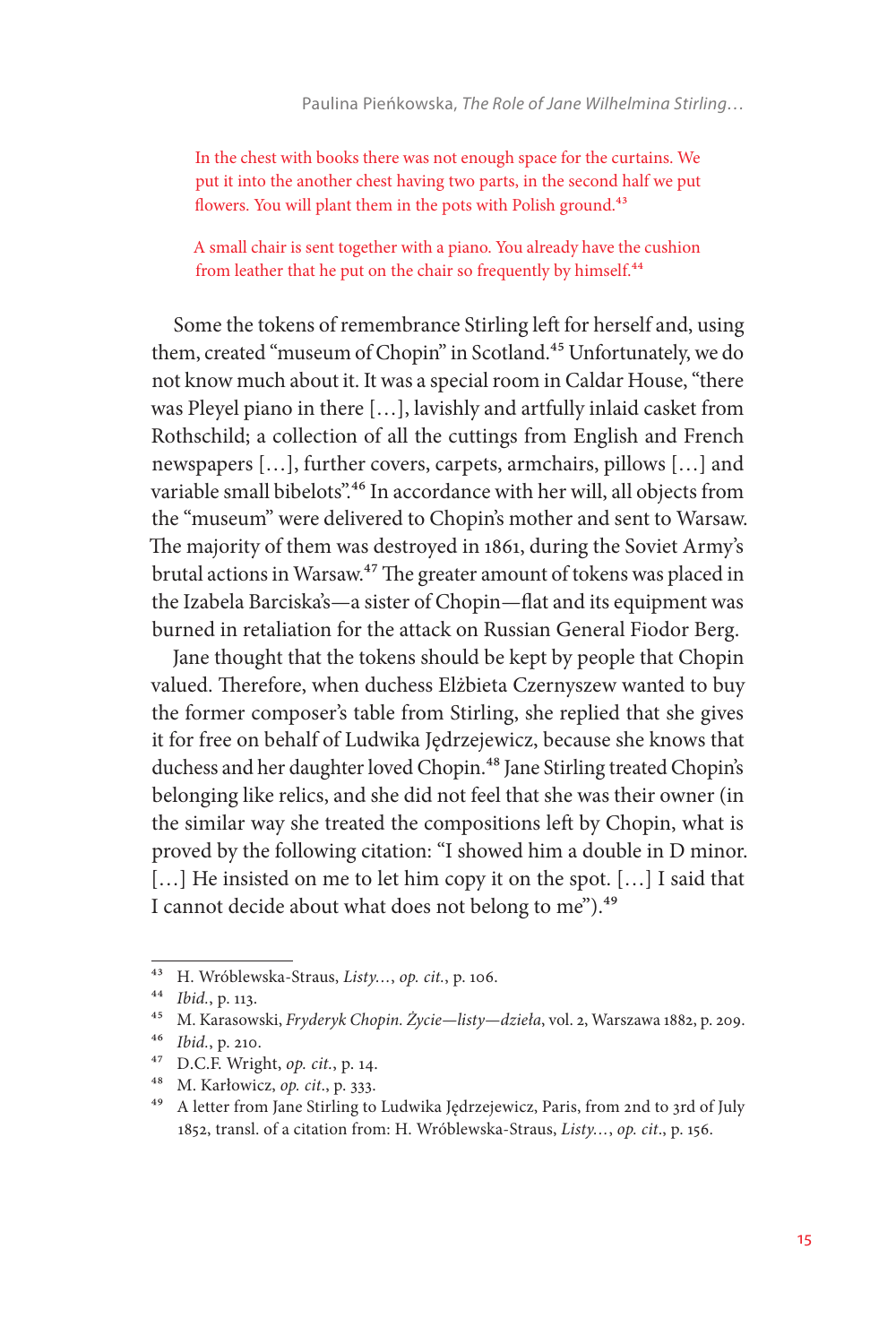Jane Stirling also bought the last piano, which Fryderyk Chopin had played. The instrument was another gift for the sister of the composer, Ludwika Jędrzejewicz. Jane bought it directly from Camille Pleyel. She cared a lot to make it safe during delivery to Poland, e.g. she bought special chest from white galvanized steel sheet to keep it dry.<sup>50</sup> Stirling's care is illustrated also by the following citation: "according to information from Mrs. [Ludwika Jędrzejewicz—P.P.] you share the view that the piano should be sent by sea […]. I would like to take it with me to take care of it in the best possible way".<sup>51</sup>

The piano belonged to Ludwika's family for the next generations. Her granddaughter, Maria Ciechomska, sold it on the 3rd of November 1924 to The National Museum in Warsaw for 3108 zlote. During the Second World War, the instrument was sent out from Poland to the Fishorn Palace in Austria. After war, it returned to Poland and in 1968 the National Museum gave it to the Fryderyk Chopin's Society in Warsaw. Today, the piano belongs to the Fryderyk Chopin Institute and is presented in the Fryderyk Chopin Museum in Warsaw. It is worth adding that identification of the piano after war was possible thanks to the hand-written annotation made by Jane Stirling on the drawbar in the tail of the instrument: "pour Louise". After the Fryderyk Chopin's death, Jane Wilhelmina Stirling had also an album in which she collected cuttings from the newspapers concerning the composer. The mentioned diary consists of 103 pages and cover. The first notice that is placed there is from the 19th of October, and the last from the 4th of December 1849; together there are 24 cuttings from newspapers.<sup>52</sup>

<sup>50</sup> *Ibid*., p. 115.

<sup>51</sup> Transl. of a citation from: *ibid*., p. 113.

 $52$  There are fragments of the following newspapers: "Le Journal des Débats" (4), "Le Constitutionel", "Le Courrier Français", "Le Credit", "Le National", "Le Messager des Théâtres et des Arts", "L'Odre", "L'Opinion Publique", "Revue et Gazette des Théâtres", "La Presse" (2), "Revue et Gazette Musicale de Paris", "La Gazette de la France Musicale", "L'Illustration. Journal Universel", "La Tribune des Peuples", "L'Artiste. Revue de Paris", "The Daily News", "John Bull", "Le Pays" (2), "Le Siècle" (2), "L'Assamblée Nationale", "Revue de la Quinzaine", "La Réforme", "Journal de Rouen".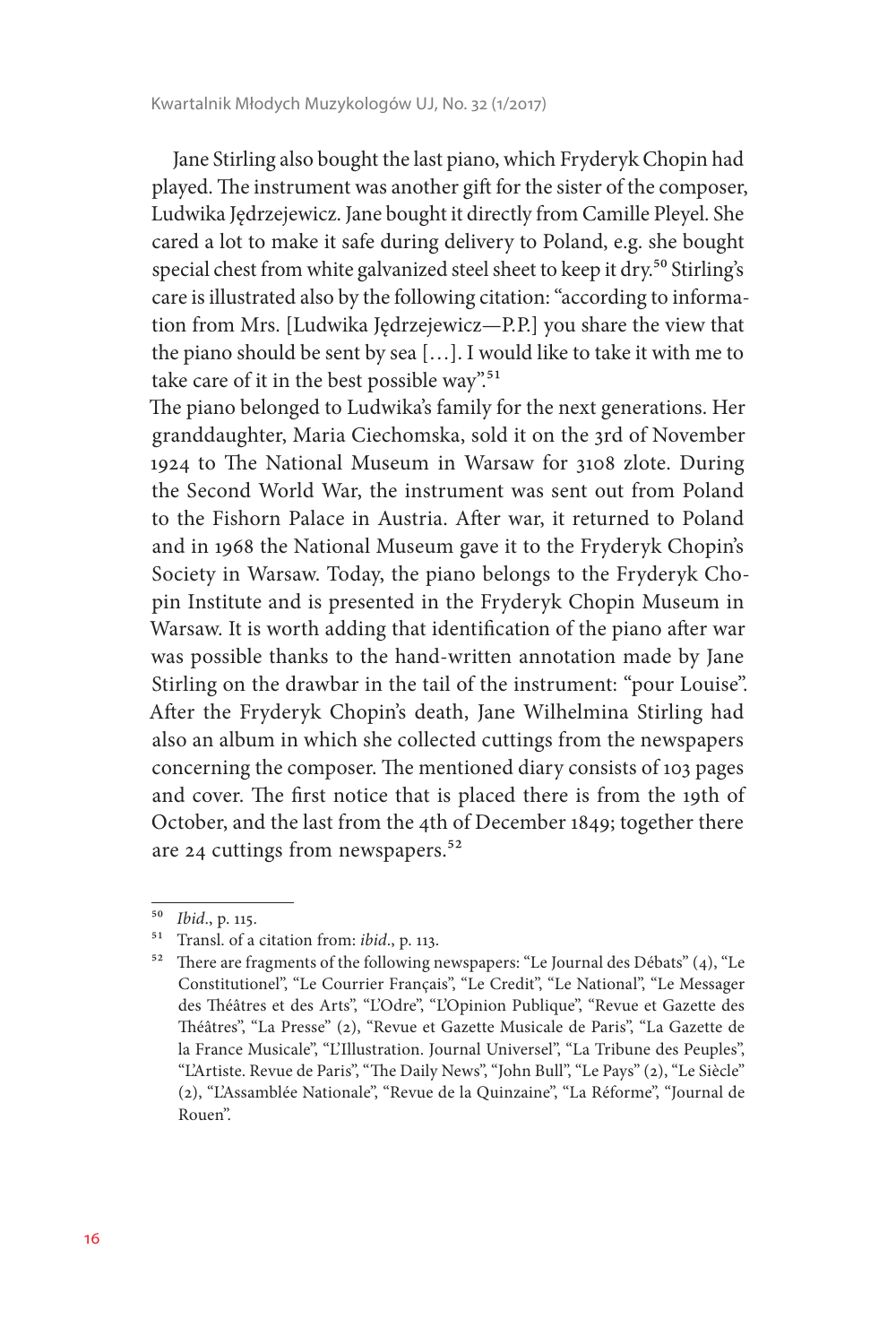As a result, in one place all the information appearing in newspaper directly after the composer's death are put together. In 1850, Stirling gave the album to the painter Teofil Kwiatkowski. Today, the document is in the collection of the NIFC (cat. No. M/2948) and is presented in the Fryderyk Chopin Museum in Warsaw.

### LE CONSTITUTIONNEL,

# VENDREDI 19 OCTOBRE 1849.

- Une fin prématurée, mais que de longues souffrances avaient fait prévoir, vient d'enlever. aux arts Frédéric Chopin. Pianiste et compositeur, il laisse en France de nombreux et enthousiastes admirateurs de son génie original. Loin de la Pologne, sa patrie absente, dont le souvenir inspirait ses chants, il avait aussi trouvé parmi nous de nombreux amis, qui, comme une seconde famille, se pressaient autour de son lit de douleur. Le jour des obsèques sera ultérieurement annoncé.

# LE NATIONAL.

### **JEUDI. 18 OCTOBRE 1849.**

-M. Fr. Chopin, le célèbre pianiste, a succombé ce matin à la maladie de poitrine dont il était affecté depuis long-temps. M. Chopin n'était âgé que de 39 ans. C'est une perte immense pour l'art musical, qu'il cultivait avec religion et dont il était un des plus dignes soutiens. Ses obsèques auront lieu dans quelques jours. Avis en sera donné à ses nombreux amis et admirateurs.

Illustr. 1: A page of the Jane Stirling Album (M/2948).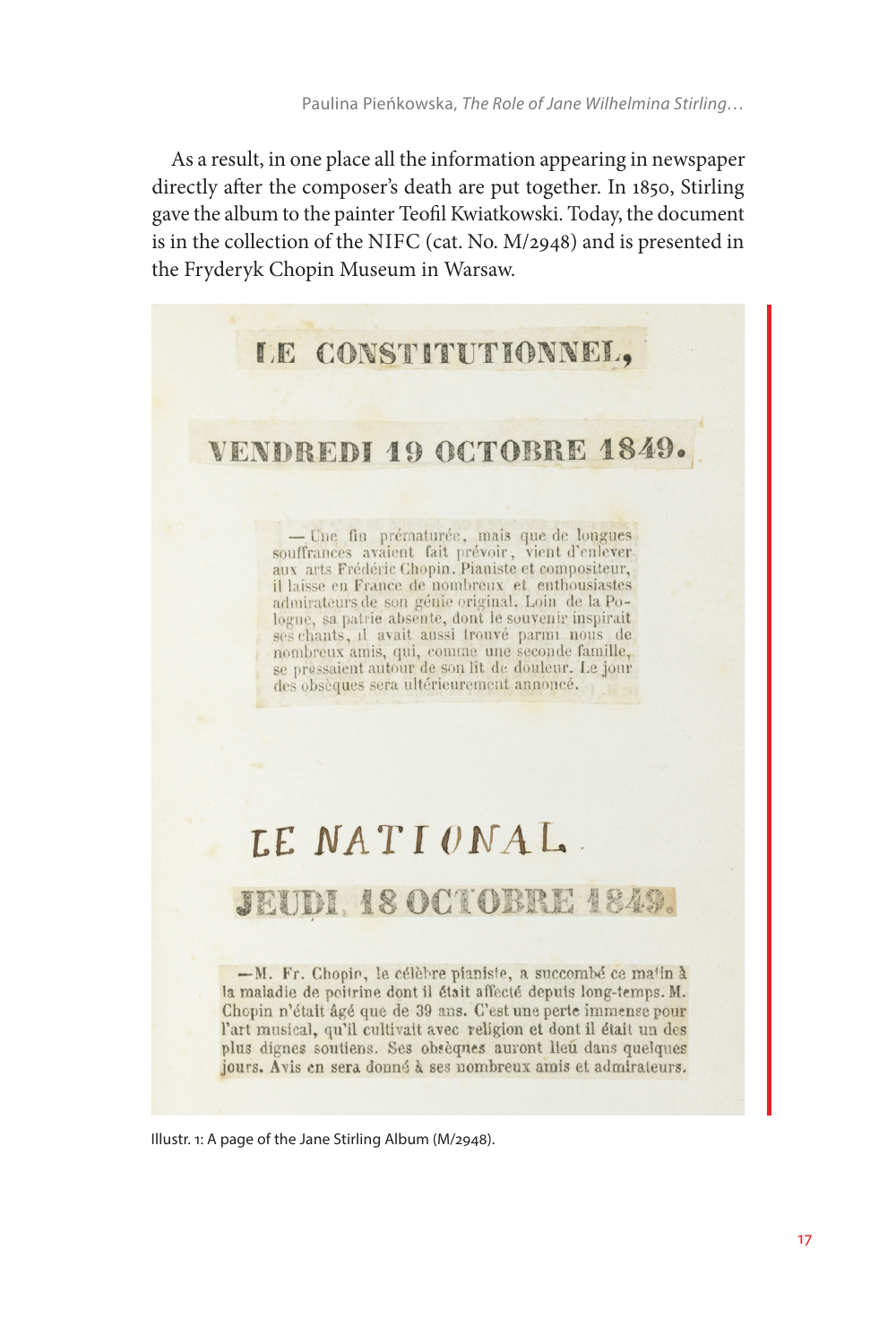It should be underlined that Stirling prepared the album at the time when nobody thought that newspapers would be objects of scientific research, that they would be collected, digitalized and shared. The album is very important source of information about the composer. We find there the evidence for the facts concerning the death and funeral of Chopin (e.g. who sang during the ceremony and since when public knew about his death). There are primarily informational articles collected: information about death, date of the funeral<sup>53</sup> etc. Also memories<sup>54</sup> and short biographies of the composer are present there.

The next object of Jane's interest directly after Chopin's death was to delegate Auguste Clésinger to prepare a death mask of the composer. Few hours after Chopin's death, Clésinger made two negatives of the mask and then he prepared the plaster casts according to them. Thanks to Jane, the composer's family received the negative of the death mask (it contained a great amount of his hair in the plaster). Jane Stirling strongly desired to get this negative, although we do not know why. From the letters themselves, we can assume that she just wanted to deliver the priceless relic to the family of the composer, because they were its "legal owner".<sup>55</sup> The negative was kept by the composer's relatives until the year 1922, when Maria Ciechomska gave it to the National Museum in Warsaw. It was destroyed during the Second World War. However, the positive was preserved, and today it is placed in the collection of the NIFC  $(D/157)$ .<sup>56</sup> Beside the negative of the mask, Stirling commissioned from Clésinger "plaster mold of marble"57—idealized painting of the death mask in a form of marble

<sup>53</sup> "Mister Fr. Chopin, a famous pianist, died for the chest illness, from which he suffered for a long time. […] It is a great loss for art of music. […] His funeral will take place in a few days time." "Le National" 18.10.1849.

<sup>54</sup> "After long and horrible agony, Chopin died. […] His weakness and suffering become so hard that even a conversation made him disturbingly tired. […] It caused this isolation. […] Wrong explained by many, attributed by some to the scorned pride, by others to black melancholy, to the features that are equally strange for the character of this charming and excellent artist." "Le Journal de Débats" 27.10.1849.

<sup>55</sup> Transl. of a citation from: H. Wróblewska-Straus, *Listy…*, *op. cit*., p. 86.

<sup>56</sup> H. Wróblewska-Straus, *"Za miesiąc z Paryża więcej Wam napiszę". Nowe pamiątki Chopinowskie w zbiorach TiFC*, "Ruch Muzyczny" 1978, No. 25, p. 5.

<sup>57</sup> Transl. of a citation from: H. Wróblewska-Straus, *Listy…*, *op. cit*., p. 86.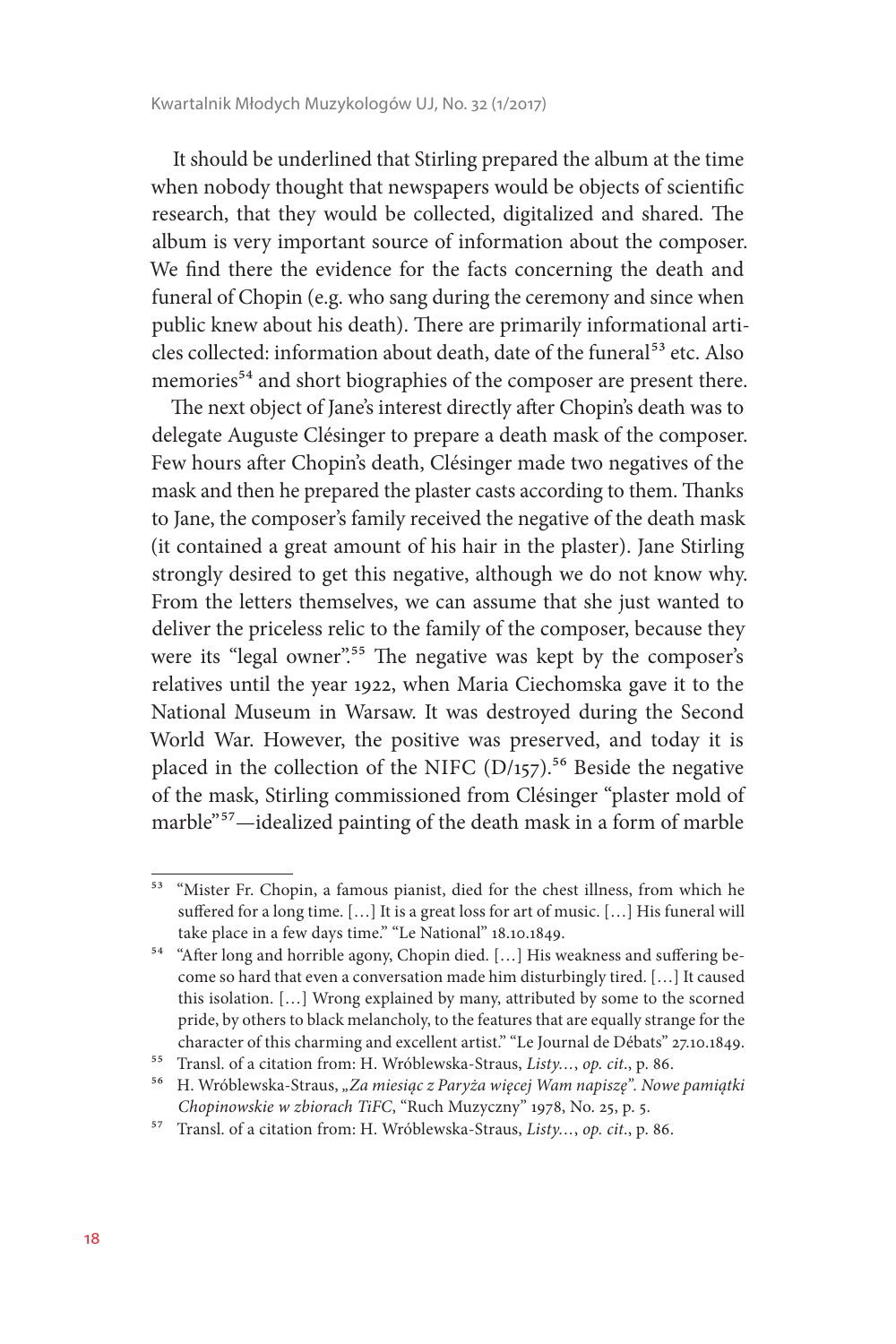sculpture (the photograph of the sculpture is in the collection of the NIFC with cat. No. M/606).

Auguste Clésinger also took care of the project of the gravestone for the composer's grave, and Jane from the beginning supervised the process of building the monument (in collaboration with, among others, Eugène Delacroix, who presided the committee of the gravestone's building),58 she took care of the smallest details and contacted Ludwika Jędrzejewicz, delivering the family's suggestions to the creators of the grave, what can be exemplified by the following fragment of a letter to Ludwika Jędrzejewicz from November 1850: "I told the men [builders of the grave, committee—P.P.] that in the fence, as Mrs. Jędrzejewicz wishes, the door should be located to put flowers inside.<sup>"59</sup> Stirling consulted also all the ideas with the composer's family. When any new project appeared, she immediately wrote to Ludwika:

[...] in the letter No. 17 Miss Stirling writes [to Ludwika-P.P.], that the project emerged to add the following text on the gravestone: "né le 1-er mar 18… en Pologne, à Zelazowa-Wola, palatinat de Masovie, de Nicolas Chopin, et  $[...]$ .<sup>60</sup>

Does Mrs. Jędrzejewicz have certain momentous day in June that she would like to spend on unveiling [of the gravestone—P.P.]? Does the family wish to engrave any citation from the Bible on the monument?<sup>61</sup>

Stirling also decided that a special hole should be made in the monument to put the selected objects in there. She was also responsible for the choice of these objects. Among them, there were two medallions from Bovy's, a chest with stuff from Warsaw, a piece of paper with dates of birth and death of the composer, a cross from Jane, a medallion from Tellefsen and coins from the dates of birth and death of Chopin.62 Therefore, there were objects from the closest family and

<sup>58</sup> A. Chybiński, *Fryderyk Chopin i Eugeniusz Delacroix*, "Gazeta Lwowska. Przewodnik Naukowy i Literacki" 1907, No. 7, pp. 600–601.

<sup>59</sup> A letter from Jane Stirling to Ludwika Jędrzejewicz, Paris, Noveber 1850, transl. of a citation from: M. Karłowicz, *op. cit*., p. 333.

<sup>60</sup> *Ibid*., p. 337.

<sup>61</sup> *Ibid*., p. 335.

<sup>62</sup> *Ibid*., p. 337.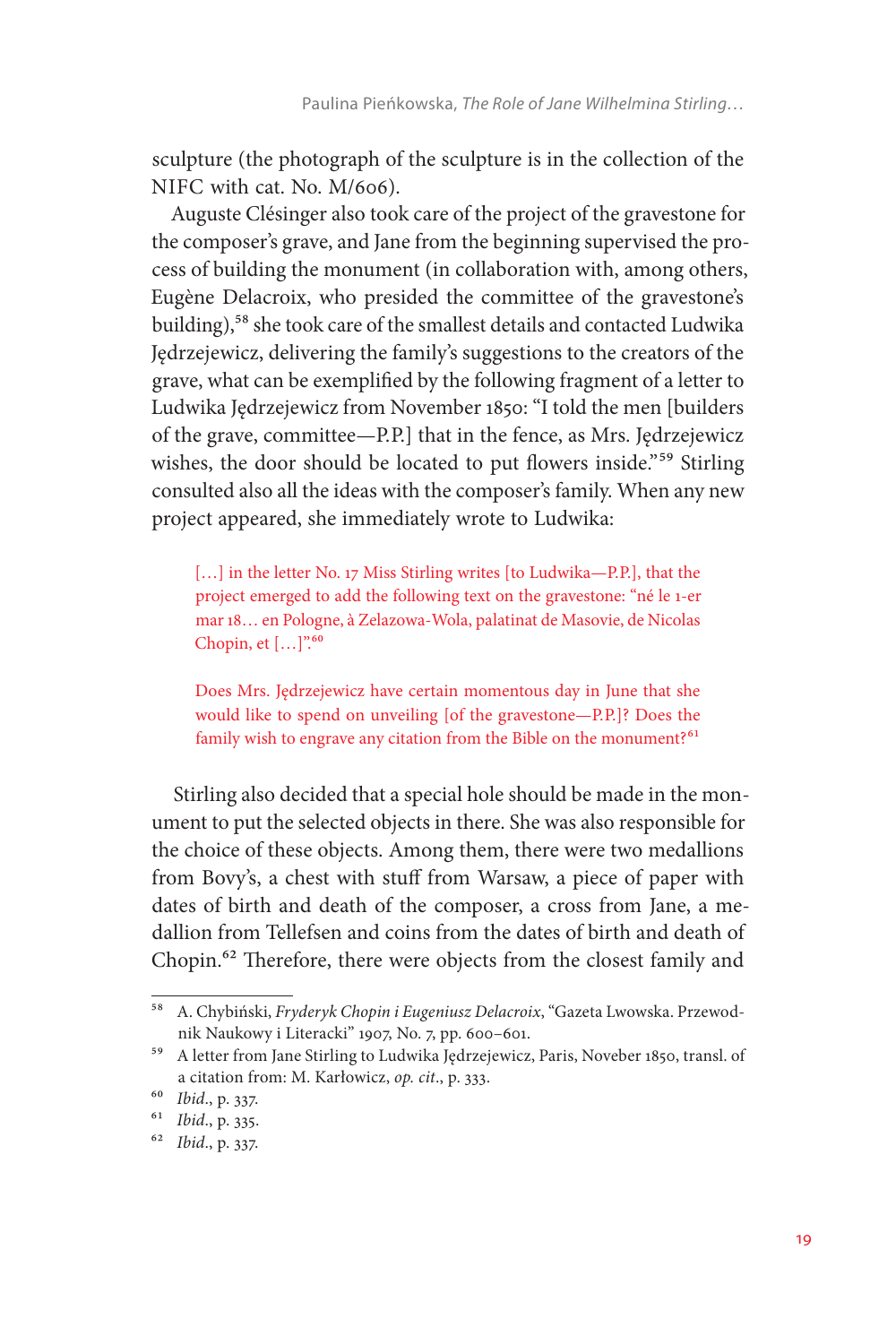from one of his favourite students that Jane had contact with. The fact that in the hole there was also a cross from Jane, is extremely significant, it shows—as we can suppose—that she perceived Chopin as the most important person in her life, whose grave she equipped with this crucial symbol, in accordance with her deeply religious views. The act of unveiling the gravestone itself was an important event for Stirling—this moment separated her from the composer forever; it was a symbol of the definite separation. It is clearly seen in her correspondence with Ludwika Jędrzejewicz:

I will be sorry when everything will be prepared with pedantic symmetry. I would prefer to sustain the actual state.<sup>63</sup>

I will feel bad when, in the middle of this, there will be a marble dividing us from him, when everything will be prepared and finished.<sup>64</sup>

Jane often visited the composer's grave, what is proved by letters to Ludwika, frequently mentioned before. She always brought the fresh flowers to the cemetery. She knew how much Chopin loved his homeland, so she asked Ludwika for sending a jar with Polish ground to throw it on the grave.<sup>65</sup> It happened that she left flowers on behalf of the composer's family, what proves how she felt close not only to Chopin but also to his relatives:

We were on the 7th. I put 12 wreaths of heather from his beloved Mother, Sister and her husband, from You and your husband and your children, from the Aunt Zuzanna and from both of us. We go there with great… pleasure, it is not an appropriate words, but maybe it is when there is lack of words.<sup>66</sup>

Besides caring for the grave and the actions made directly after the composer's death, Stirling tried in many ways to protect and preserve his heritage. She took care e.g. of the protection of the composer's

<sup>63</sup> H. Wróblewska-Straus, *Listy…*, *op. cit.*, p. 122.

<sup>64</sup> *Ibid*., p. 94.

<sup>65</sup> *Ibid*., p. 94.

<sup>66</sup> *Ibid*., p. 114.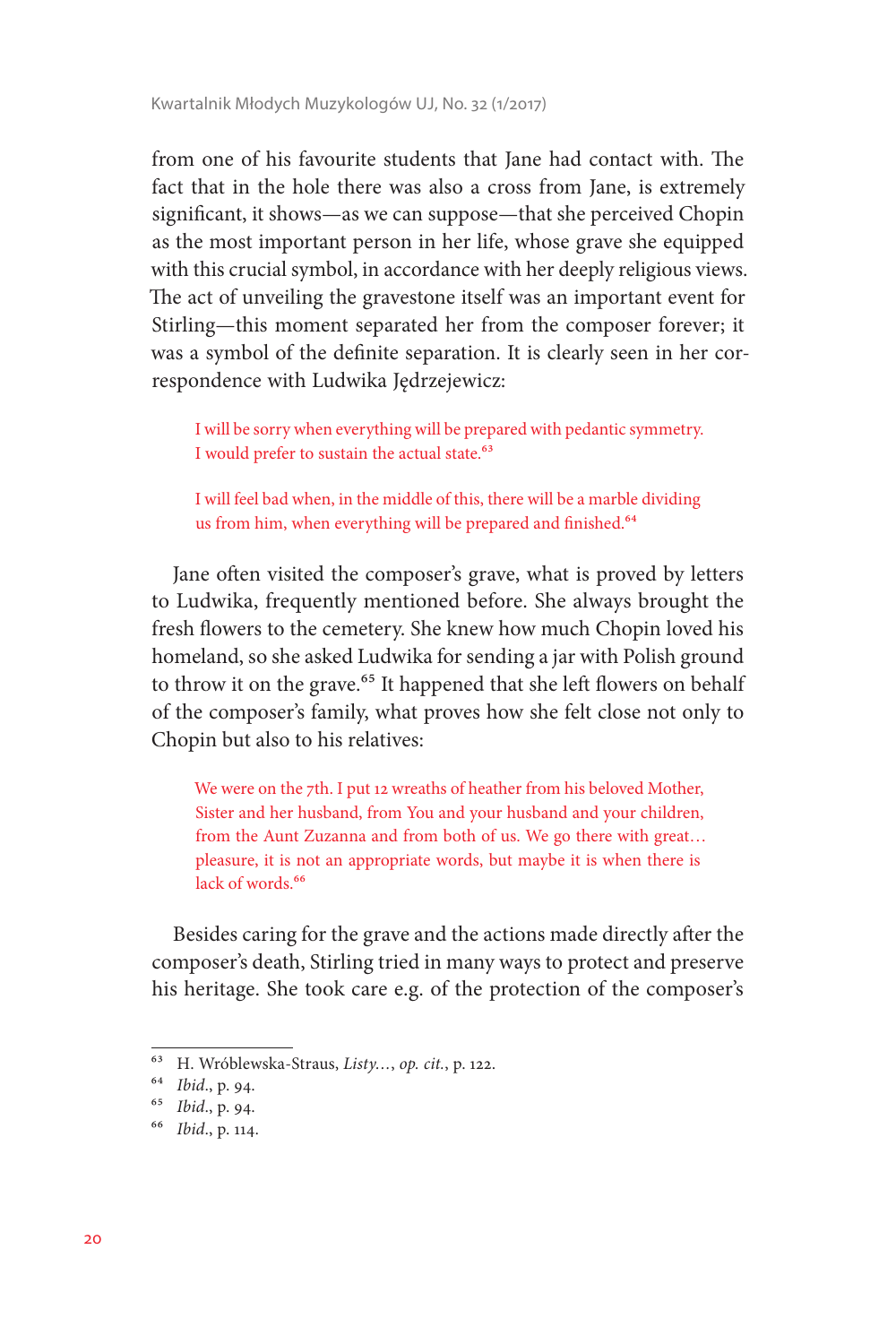autographs. As we know, Chopin desired to burn all the autographs that were not printed during his lifetime,<sup>67</sup> but it did not happen. Jane Stirling strongly desired to publish them. She was in constant contact with Franchomme and Fontana, and their letters prove that they counted on her opinion:

I send you […] what Franchomme managed to read from the last Mazurka [...]. At the beginning, he brought it to me on two sheets, because he did not felt brave enough to conjoin the parts, but he added one note in the bass (e) to (b) what creates the unity. $68$ 

In the letter prepared between the 2nd and the 3rd of July 1852, Jane Stirling put the list of songs—a kind of the catalogue of the holographs and accessible copies. The list is a significant document. On this basis, Fontana published his later publication. What is more, beside known songs, there are also three songs that are hitherto lost: *O, nie mów*, *System filozoficzny podstarościego* and *Że Bóg jest*. Thanks to it, we know as well how many autographs of songs belonged to Stirling, how much attention she paid to them and how she took care of them:<sup>69</sup> "I entrust the manuscripts to Mrs. Veyret, who is going to take special care of them and will keep this deposit like a relic".<sup>70</sup>

Also in this case, Jane Stirling consulted everything with Ludwika Jędrzejewicz, she did not want to make an ultimate decision of publishing them by herself. She thought that it is not her role, but the family's, but she wanted to have an impact on what would be published if the sister made a decision to do it. She highlighted it clearly in her letters to Ludwika: "If you decide to publish Melodies by Fontana and Elsner's effort…"; "If I would be allowed to give you advice, I think that it would be good to give it  $[...]$  to Fontana..."<sup>71</sup>

<sup>&</sup>lt;sup>67</sup> "The rest without exception should be burnt by fire, because I have a huge respect to the public and I do not want to, as my responsibility and under my name, the pieces not dignified for public would be published." A letter from Wojciech Grzymała to August Léo, Paris, the end of October 1849, transl. of a citation from B.E. Sydow, *op. cit.*, p. 322.

<sup>68</sup> A letter from Jane Stirling to Ludwika Jędrzejewicz, Paris, the 18th of June 1852, transl. of the citation from: H. Wróblewska-Straus, *Listy…*, *op. cit*., p. 149.

<sup>69</sup> *Ibid*., p. 157.

<sup>70</sup> *Ibid.*

<sup>71</sup> *Ibid.*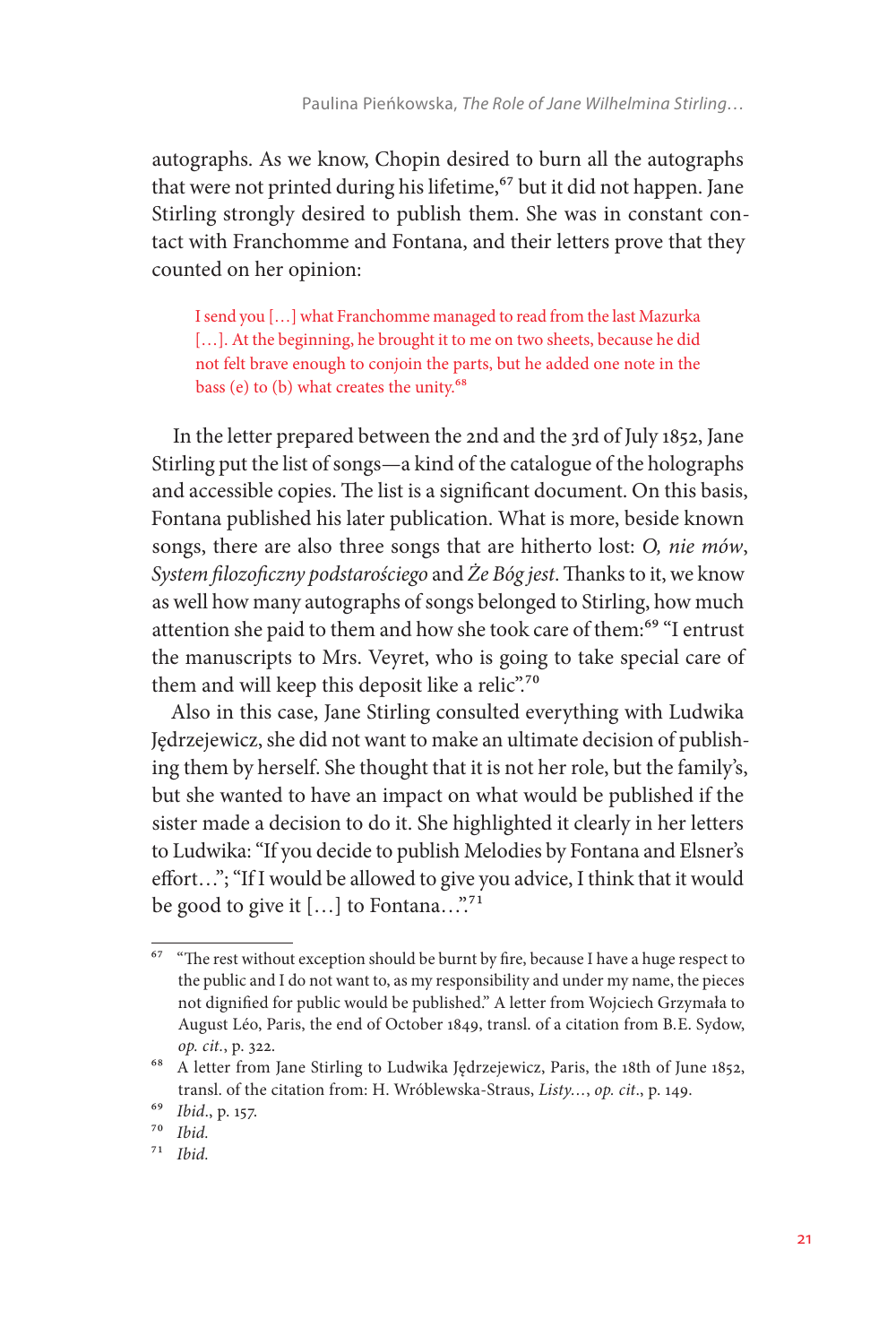Stirling also asked Ludwika for making the list of published compositions of Chopin and adding the pieces preserved in holographs. Thanks to this list, the next generations would not have problems with checking the authenticity of Fryderyk Chopin's pieces. In this way, the kind of thematic catalogue was created, titled as *Kompozycje niewydane*  (in English: *Not published compositions*).72 A letter in which Jane asks Ludwika for it is not preserved, but Karłowicz saw it and described in his priceless publication.73 This list is preserved in the collection of the NIFC (cat. No. M/301). There are 9 pieces included there that we do not have the holographs. So without Stirling's meticulousness, probably today we would not even know about their existence.

Besides persuading Ludwika to write a list of not published compositions, Jane Stirling systematically tried to contribute to preservation of Chopin's heritage: she wrote numerous lists, registers etc. Today, we cannot even say how many of them were created. In the collection of the NIFC there are following registers: *Spis dokumentów będących własnością Fryderyka Chopina* (English: *A list of documents which belonged to Fryderyk Chopin*, M/314), *Wykaz uczennic i uczniów Fryderyka Chopina* (English: *A register of students of Fryderyk Chopin*, M/459) and *Wykaz nadawców listów do Fryderyka Chopina* (English: *A register of senders of letters to Fryderyk Chopin*, M/460). These catalogues have not been described scrupulously yet. *Spis dokumentów będących własnością Fryderyka Chopina* is presented on the exhibition of Fryderyk Chopin Museum in Warsaw; it was mentioned only in the *Katalog Zbiorów Muzeum TiFC* c*atalogue of the Collection of Fryderyk Chopin Society's Museum from 1971*<sup>74</sup> and in two articles: by Hanna Wróblewska-Straus<sup>75</sup> and by Jean-Jacques Eigeldinger.<sup>76</sup> This list was important because, thanks to the information collected by Jane in a single place, we are able to recreate the programme of

<sup>72</sup> The list of all the compositions included there is e.g. in: M. Karłowicz, *op. cit*., pp. 377–378.

<sup>73</sup> *Ibid*., p. 346.

<sup>74</sup> *Katalog zbiorów muzeum. Rękopisy, druki, grafika, fotografie*, Warszawa 1971, p. 88.

<sup>75</sup> H. Wróblewska-Straus, *Za miesiąc…*, *op. cit*., pp. 3–5.

<sup>76</sup> J.-J. Eigeldinger, *Koncerty Chopina w Paryżu w latach 1832–1838*, "Rocznik Chopinowski" 1987, No. 17.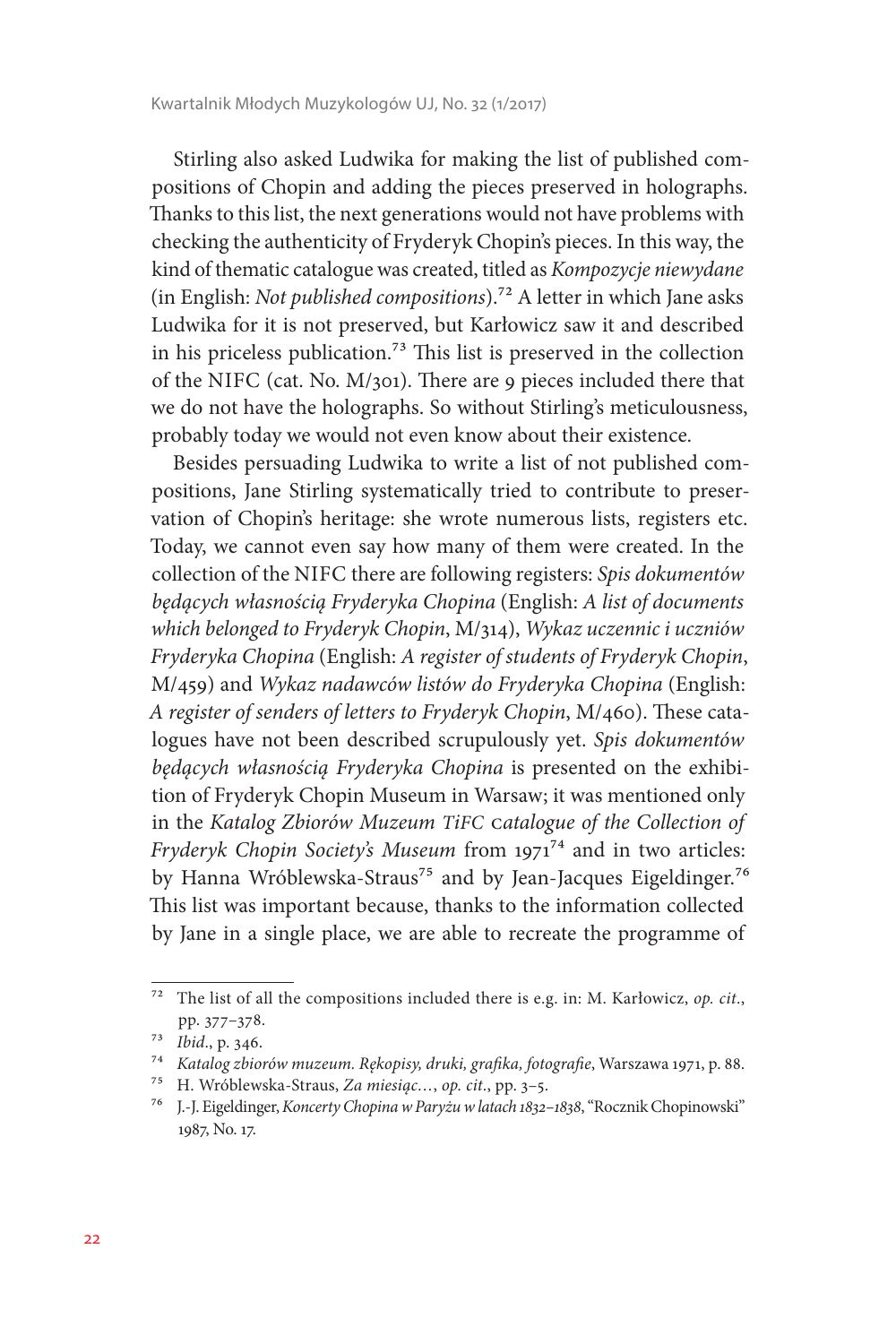dates of several of concerts by Chopin. In *Wykaz nadawców listów do Fryderyka Chopina* Stirling counts letters from e.g. duchess de Sutherland, countess Gainsborough, duchess Somerset, Miss Trottet<sup>77</sup> and H.F. Broodwood.78 Jane sent this list together with the note addressed to Ludwika Jędrzejewicz, writing: "I made a list of this correspondence and I placed it together with letters".79 The part of these letters remains lost until today, so the list made by Stirling is the only evidence of their existence.

The documents mentioned above indicate how important for Stirling was preserving every piece of information about the composer for next generations, even if—at the moment of preparing the registers—it appeared to be insignificant. Creating them was the effect of her love to everything that was connected with the beloved master, and also of the predilection to order and meticulousness that were characteristic for her every action. Because of complicated and sometimes tragic fate of the composer's heritage, these lists appeared to have a huge documental value.

There are also 7 volumes of Fryderyk Chopin's works that are preserved after Jane Stirling and were used during her classes. There are a precious source, supplementing knowledge of his pieces, performance esthetics and pedagogical techniques of Chopin, because they contain hand-written annotations of the composer and Jane Stirling, such as: fingering, additional remarks about tempo and character, use of pedals, dynamics, phrasing, articulation or agogics, text modifications, realization of ornaments. Annotations of this type are present in 63 pieces. Jane Stirling's scores are not the only evidence showing Chopin's work with his students—currently, we have several similar documents, from which the most important ones are sheet music of Ludwika Jędrzejewicz, Camilla O'Meara-Dubois and Auguste Franchomme. Many annotations written by the composer are in the class materials of all the mentioned students. However, for exemplary fingering in *Mazurka in F minor* Op. 7 No. 3 or *Nocturne in D major* Op. 27

<sup>77</sup> Preserved in the collection of the NIFC, cat. No. M/445.

<sup>78</sup> Preserved in the collection of the NIFC, cat. No. M/434, M/436.

<sup>79</sup> A letter from Jane Stirling to Ludwiki Jędrzejewicz, Paris, the 12th of June 1850, transl. of a citation from: H. Wróblewska-Straus, *Listy…*, *op. cit.*, p. 115.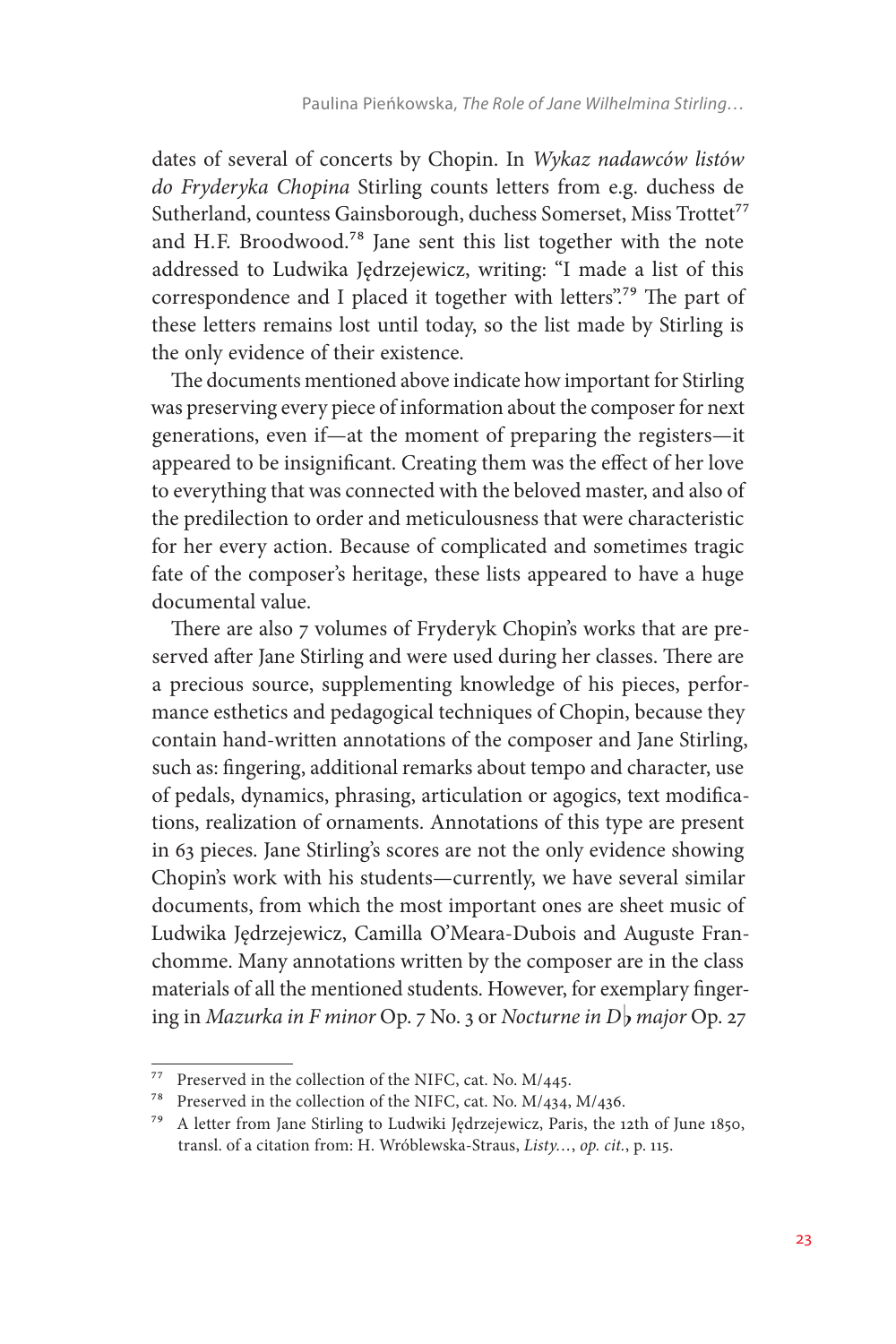No. 2 is only in Stirling's collection. It is also worth noticing that Jane had access to Ludwika's sheet music and she made many annotations there. On the other hand, a part of the annotations that we find in Stirling's sheet music was copied by her from the Ludwika's scores.<sup>80</sup>

In these seven volumes, there were collected almost all the Chopin's compositions.81 At the end of the last volume, there is a kind of table of contents made by Chopin with a table of all the musical incipits. Probably, this table as well as hand-written Chopin's annotation next to Op. 47: "I edited all these scores myself ", were going to be a kind of guarantee for the hypothetical publisher and a proof of the authentic of all these pieces in this collection.<sup>82</sup> Perhaps it as a table that Chopin wrote about in his letter to Wojciech Grzymała from the 30th of October 1848 from Scotland: "I wrote a kind of order with my staff to do in case I would die somewhere."83 It is also probable that Chopin made this record encouraged by Jane Stirling. Mentioning again her meticulousness, we should mention also a statement written by her concerning the compositions from the seven volumes that she played during her studies with Chopin, which part of fingering was made by him and who prepared the table of contents.<sup>84</sup> In the light of this information, it is not surprising that J.-J. Eigeldinger said: "among annotated notes [...] belonging to students or relatives of Chopin, Stirling's scores are the most important source".85

In 1927 all the volumes were obtained the French researcher Édouard Ganche that received them from the Stirling's heir, Anne Hunson. Soon, on the base of them *The Oxford Original Edition of Frédéric Chopin*  (Oxford University Press 1928–1932) was published.

After Chopin's death, there was a consternation concerning the person who should write the first biography. It was obvious that it would

<sup>80</sup> J.-J. Eigeldinger, *Chopin w oczach…*, *op. cit*., p. 270.

<sup>81</sup> There is lack of *Polonaise in G minor*, *Mazurkas in G minor and B major*, *Grand Duo Concertant in E major*, *Variations VI from Hexameron, Mazurka* published in 1841.

<sup>82</sup> J.-J. Eigeldinger, *Chopin w oczach…*, *op. cit*., p. 248.

<sup>83</sup> Transl. of a citation from: B.E. Sydow, *op. cit*., p. 283

<sup>84</sup> J.-J. Eigeldinger, *Chopin w oczach…*, *op. cit*., p. 244.

<sup>85</sup> *Ibid.*, p. 250.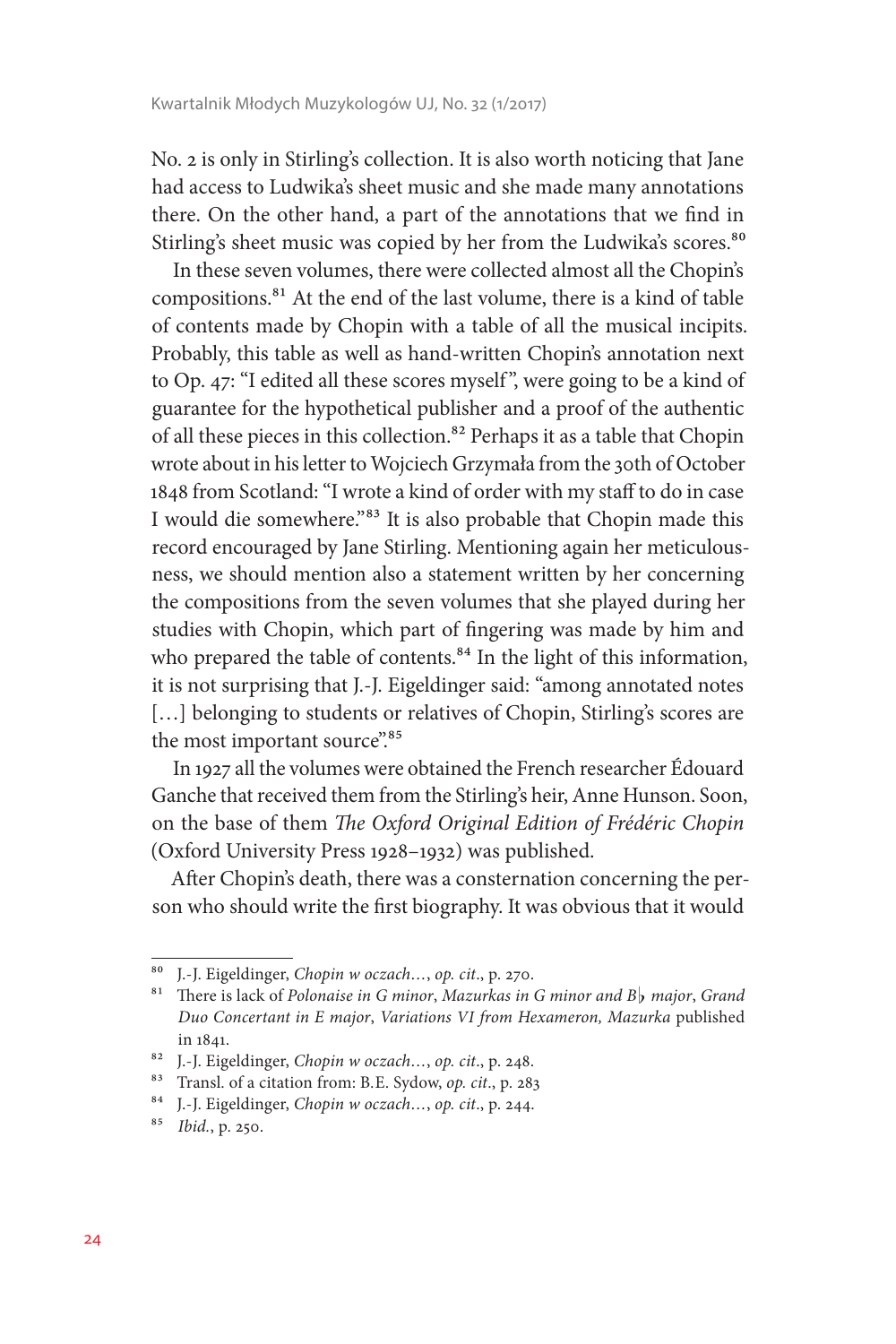be done soon after the funeral. Probably, Wojciech Grzymała was a first one who wanted to do it.<sup>86</sup> However, the first work concerning life and art of Fryderyk Chopin was wrote by Franz Liszt in 1852. We know that Stirling played a role in creating both these biographies. Grzymała consulted his work directly with Jane; she thought that a part of a paper is good, but another part should be corrected.87 Another situation took place in the case of the biography written by Liszt and strongly criticized by Stirling. On the 14th of November 1849, the Hungarian composer sent Ludwika a questionnaire concerning the composer's life, but she did not answer the questions of Liszt. Instead of that, Stirling answered the questions and asked Ludwika to correct them, what may indicate that the composer's sister could have asked her for help in this task.

What do Jane's answers show? Primarily, they prove that she knew a lot about Chopin's life (the information about his father is present, as well as of Warsaw's School and the circumstances in which the composer left Poland), and also that she strongly desired to show the best side of the composer: "his death was a death of the pure soul, full resign and faith. In his last moments, even the lightest fear of the after-death life did not appear."88 In her answers, she tried to persuade Liszt to not to write too much about relationship between Chopin and George Sand. Her answer for the question "What were the feature of the last episode of his relations to Mrs. Sand?" was as follows: "the Chopin's domestic life was his temple, that he did not give access to; he was not detailed enough to focus on it in his biographies."89 Answering the next question, she added: "he did not mention her [George—P.P.] in the last moments of his life."<sup>90</sup> Today, it is difficult to say if these answers are true or are influenced by the obvious and strong reluctance of Jane towards the longtime companion of the composer's life.

<sup>86</sup> M. Karłowicz, *op. cit*., p. 338.

<sup>87</sup> *Ibid.*

<sup>88</sup> Probably the Jane Wilhelmina Stirling's answer for Franz Liszt's letter, rather the 14th of November 1849; transl. of a citation from: *ibid*., p. 364.

<sup>89</sup> *Ibid*., p. 361.

<sup>90</sup> *Ibid*., p. 364.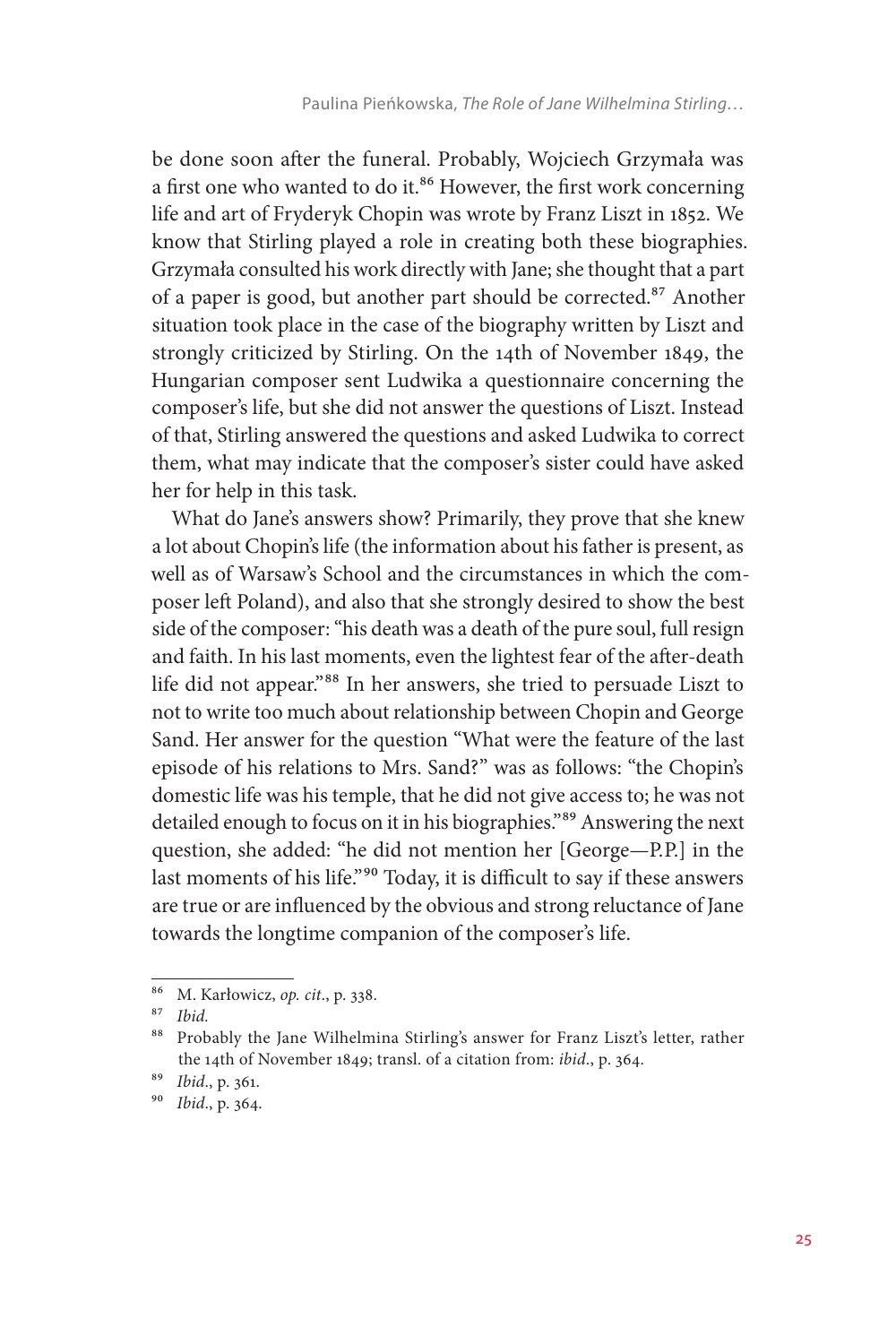The biography written by Franz Liszt is a subject of controversy in the music environment until today—as Mieczysław Tomaszewski claims, "it [is] a strange mixture of facts and lies".<sup>91</sup> Chopin was not described as a perfect person, so the Stirling's opinion could not have been positive, what was expressed by her in the letters to Ludwika:

A totally competent person evaluated him citing the common phrase: He spat on the plate to disgust the food of others—he wrote it to make it unattractive to write for anybody else. I proposed my Friend from the country to read the letters together in order to indicate falsities that should be highlighted.<sup>92</sup>

It appears that Stirling had a grudge against Liszt, because he used her answers in the wrong way. It is proved by the citation from the letter to Ludwika from the 2nd and 3rd of July 1852. Jane writes to the Chopin's sister that she should not feel regret as she did not answer the questions: "he would use them by chance, and then you would be made responsible for it".93

### **Conclusion**

Jane Wilhelmina Stirling always remained in the shade of Fryderyk Chopin. The Chopin's personality, his merits as a composer and a great Polish citizen are so huge that even in the process of writing this paper, the soul of the brilliant artist often dominated the modest, "boring Scottish girl".<sup>94</sup> The role that she played in Chopin's life and in cultivating the memory of him is priceless. Therefore, she is worth placing her in honourable position in the pantheon of people meritorious for Fryderyk Chopin and for Polish culture. I hope that this article will contribute to the fact that we will start to see Jane Stirling not only as

<sup>91</sup> M. Tomaszewski, *Liszta fantazja, parafraza i wariacja*, interview with M. Nadzieja, [online] http://www.dwutygodnik.com/artykul/2979-liszta-fantazja-parafraza-iwariacja.html [accessed: 20.05.2016].

<sup>&</sup>lt;sup>92</sup> A letter from Jane Stirling to Ludwika Jędrzejewicz, Paris, the 5th of March 1852, transl. of a citation from: H. Wróblewska-Straus, *Listy*…, *op. cit*., p. 140.

<sup>93</sup> *Ibid.*, p. 155.

<sup>94</sup> B.E. Sydow, *op. cit*., p. 289.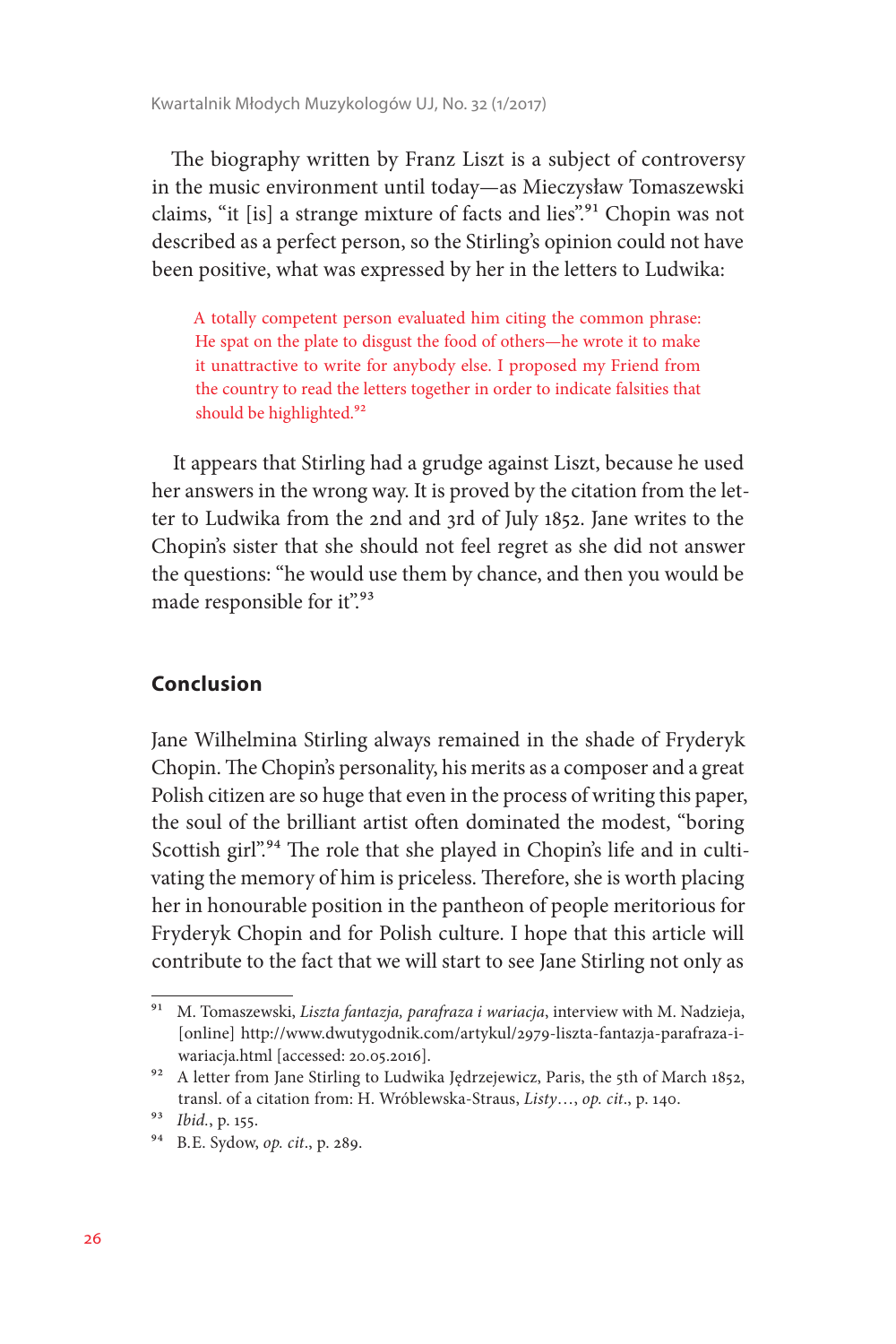a student being in love with the composer, but primarily as a person who contributed to preserving his heritage.

How prophetic and still valid are her own words from the letter to Ludwika Jędrzejewiczowa: "it will always remain something to do for him [Fryderyk Chopin—P.P.]".<sup>95</sup> We should not forget about these words, but we should not also forget about their author. Paraphrasing her thought: it will always remain something to discover about Jane Stirling.

### **Bibliography**

### **Documents and memorabilia96**

*Album Jane Stirling* (M/2948). *Kompozycje niewydane* (M/301). *Spis dokumentów będących własnością Fryderyka Chopina* (M/314). *Wykaz nadawców listów do Fryderyka Chopina* (M/460). *Wykaz uczennic i uczniów Fryderyka Chopina* (M/459).

#### **Literature**

- *The Biographical Dictionary of Scottish Women. From the Earliest Times to 2004,* ed. E. Ewan, S. Innes, S. Reynolds, Edinburgh 2006.
- Bone A.E., *Jane Wilhelmina Stirling, 1804*–*1859. The First Study of the Life of Chopin's Pupil and Friend*, Chipstead 1960.
- Delapierre A., *Spadek po Chopinie*, "Rocznik Chopinowski" 1996/1997, No. 22–23.
- Eigeldinger J.-J., *Chopin w oczach swoich uczniów*, transl. into Polish by Z. Skowron, Kraków 2010.
- Eigeldinger J.-J., *Koncerty Chopina w Paryżu w latach 1832*–*1838*, "Rocznik Chopinowski" 1987, No. 17.

<sup>95</sup> H. Wróblewska-Straus, *Listy…*, *op*. *cit*., p. 149.

<sup>&</sup>lt;sup>96</sup> In the brackets, there are catalogue number the from the Fryderyk Chopin Institute.